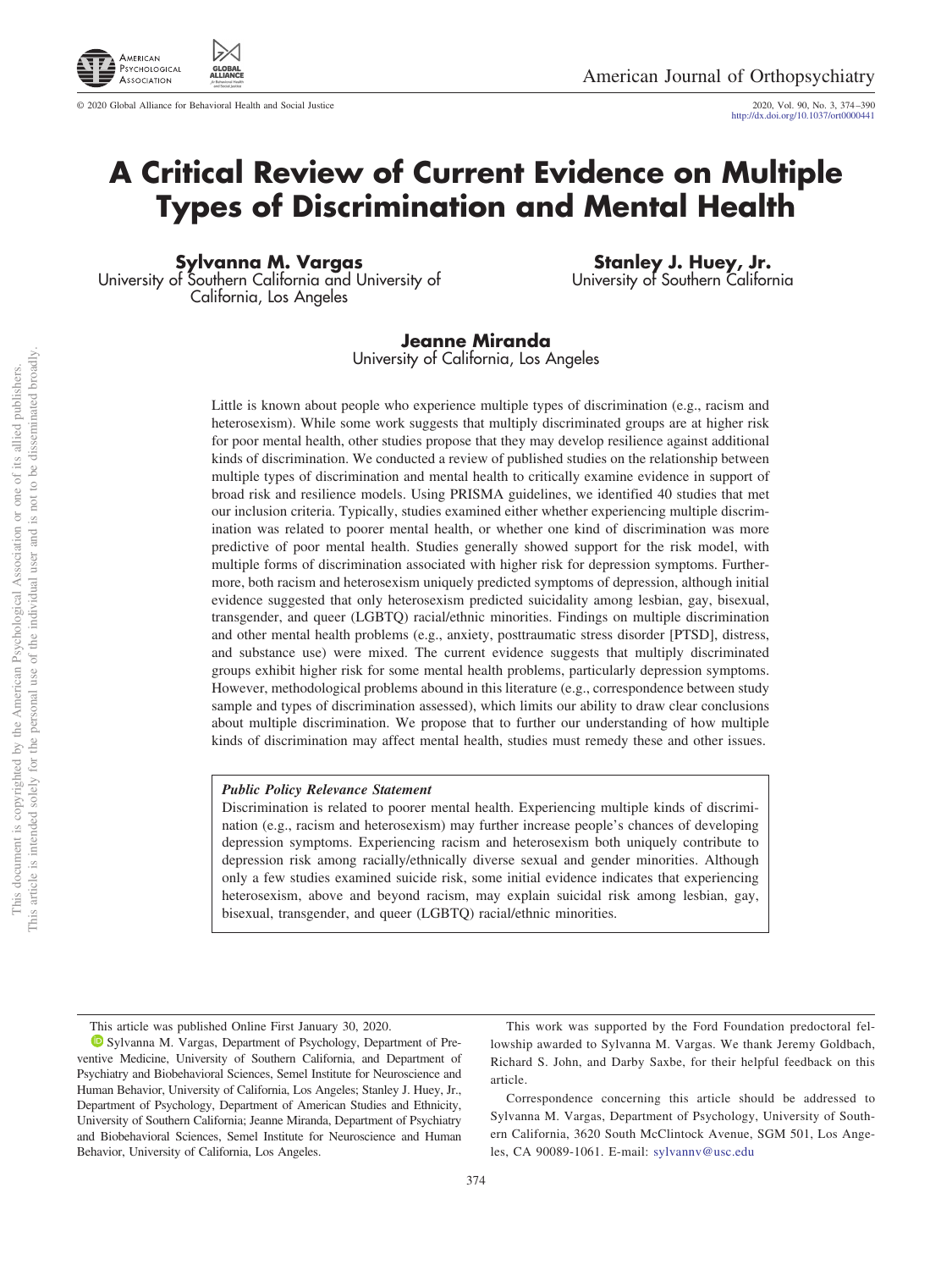**P**erceived interpersonal discrimination is related to poorer mental health [\(Lewis, Cogburn, & Williams, 2015;](#page-15-0) [Pas](#page-15-1)[coe & Smart Richman, 2009\)](#page-15-1). Most research evaluates a single type of discrimination, primarily racism [\(Pascoe & Smart](#page-15-1) [Richman, 2009\)](#page-15-1), paying limited attention to discrimination attributed to multiple reasons (e.g., because of one's gender, race/ ethnicity, and sexual orientation). Yet, some groups (e.g., lesbian, gay, bisexual, transgender, and queer [LGBTQ] racial/ethnic minorities) frequently experience more than one type of discrimination [\(Grollman, 2012;](#page-15-2) [Harnois, 2014\)](#page-15-3).

Although small, the existing literature offers two competing perspectives on how experiencing multiple kinds of discrimination is related to health: *risk models* that argue that experiencing multiple forms of discrimination is increasingly detrimental to one's mental health, and *resilience models* that suggest that experiencing multiple or a single kind of discrimination have a similar impact on mental health [\(Cyrus, 2017\)](#page-14-0). These models also include assumptions about whether differences exist in the way discrimination types contribute to health more generally. Whereas most research shows that experiencing multiple types of discrimination (i.e., multiple discrimination) is associated with higher risk of mental health problems, some studies appear to find evidence of resilience. The current article synthesizes and provides a critical review of the literature on the relationship between multiple discrimination and mental health, with a focus on risk and resilience models. Throughout the article, we use the terms "types," "kinds," "reasons," and "forms" of discrimination interchangeably to reflect the variability in use throughout the literature.

According to risk models, discrimination is a chronic social stressor that contributes to poorer health [\(Busse, Yim, Campos,](#page-14-1) [& Marshburn, 2017;](#page-14-1) [Krieger, 2012;](#page-15-4) [Meyer, 2003\)](#page-15-5) and, thus, experiencing more than one kind of discrimination contributes added health burden [\(Grollman, 2014;](#page-15-6) [Meyer, Schwartz, &](#page-15-7) [Frost, 2008\)](#page-15-7). Some scholars have suggested that multiple discrimination has an additive effect, meaning that each additional new type of discrimination experienced worsens health [\(Raver](#page-16-0) [& Nishii, 2010\)](#page-16-0). Others argue that multiple discrimination has an exacerbating effect, such that experiencing two types of discrimination intensifies the impact on health, beyond additive effects [\(Thoma & Huebner, 2013\)](#page-16-1). Although there are differences in how these models prescribe the effect on health, both suggest that multiple discrimination has a compounding negative impact on health. This argument inherently assumes that each kind of discrimination must be in some way distinct from the other, because each new additional type of discrimination worsens health. Therefore, in combination these risk models indicate that experiencing more forms of discrimination is worse for mental health, and that discrimination types (e.g., racism, sexism) may differ in how they account for mental health issues.

In contrast, resilience models suggest that persons habituate to discrimination and, therefore, singly and multiply discriminated persons exhibit similar health outcomes. Some scholars have referred to this as an inurement effect, drawing from adaptation theory, which suggests that a person exposed to a stimulus habituates over time, and that future similar stimuli will elicit a diminished response [\(Helson, 1964;](#page-15-8) [Raver & Nishii,](#page-16-0) [2010;](#page-16-0) [Thoma & Huebner, 2013\)](#page-16-1). Accordingly, individuals who adapt to discrimination in one identity domain (e.g., gender)

may be mostly unaffected when experiencing additional discrimination in other domains (e.g., race/ethnicity). A person may adapt to discrimination through a variety of coping strategies, which are then generalized to experiences with other kinds of discrimination [\(Cyrus, 2017\)](#page-14-0). This explanation inherently suggests that discrimination types are similar, because generalization of habituation requires comparable stressors. Therefore, resilience models suggest that the mental health outcomes of multiply and singly discriminated persons are largely similar, as are the contributions of distinct forms of discrimination on mental health problems.

The purpose of the current review is to provide a comprehensive overview of existing literature examining whether multiple discrimination confers mental health risk or resilience, and to identify gaps in determining this answer. We first provide a summary of findings and then a critical evaluation of the literature, including highlighting conceptual gaps and inconsistencies. We propose directions for future research to address these issues and improve our understanding of how multiple discrimination affects mental health.

## **Method**

## **Literature Search and Study Selection**

We used PsycINFO, PubMed, Web of Science, ERIC, and ProQuest Sociology Databases to search for peer-reviewed articles published in English. We utilized three sets of keywords in combination to capture studies on the relationship between multiple discrimination and mental health: (a) *discrimination*, *prejudice*, *mistreatment*, *stigma*, and *unfair treatment*; (b) *double disadvan*tage, multiple marginal<sup>\*</sup>, multiple min<sup>\*</sup>, intersectionality, multiple; and (c) *health*, *mental health*. We selected these keywords using an iterative process that involved first surveying the literature, identifying key exemplary studies and reviewing keywords associated with those studies, and conducting test searches using combinations of keywords to finalize our list. The final search was run in August 2019.

Our search showed that studies examining risk or resilience among multiply discriminated persons typically asked different questions about how experiencing multiple kinds of discrimination contributed to mental health. Two groups of studies evaluated whether experiencing multiple discrimination was related to poorer mental health, but they differed in the way they conceptualized and measured discrimination. The first group of studies counted the number of types of discrimination participants reported. For example, some studies in this category assessed whether participants experienced one, two, or three types of discrimination by asking about experiences of racism, sexism, and heterosexism. Studies in this group then evaluated whether experiencing more kinds of discrimination was associated with worse mental health. We included studies in this group if they: (a) included a measure reflecting the number of discrimination types experienced (e.g., 0–8 kinds of discrimination); and (b) evaluated the relationship between types of discrimination and any mental health outcome.

The second group of studies examined the relationship between intersectional discrimination and mental health. These studies often relied on aspects of intersectionality theory, argu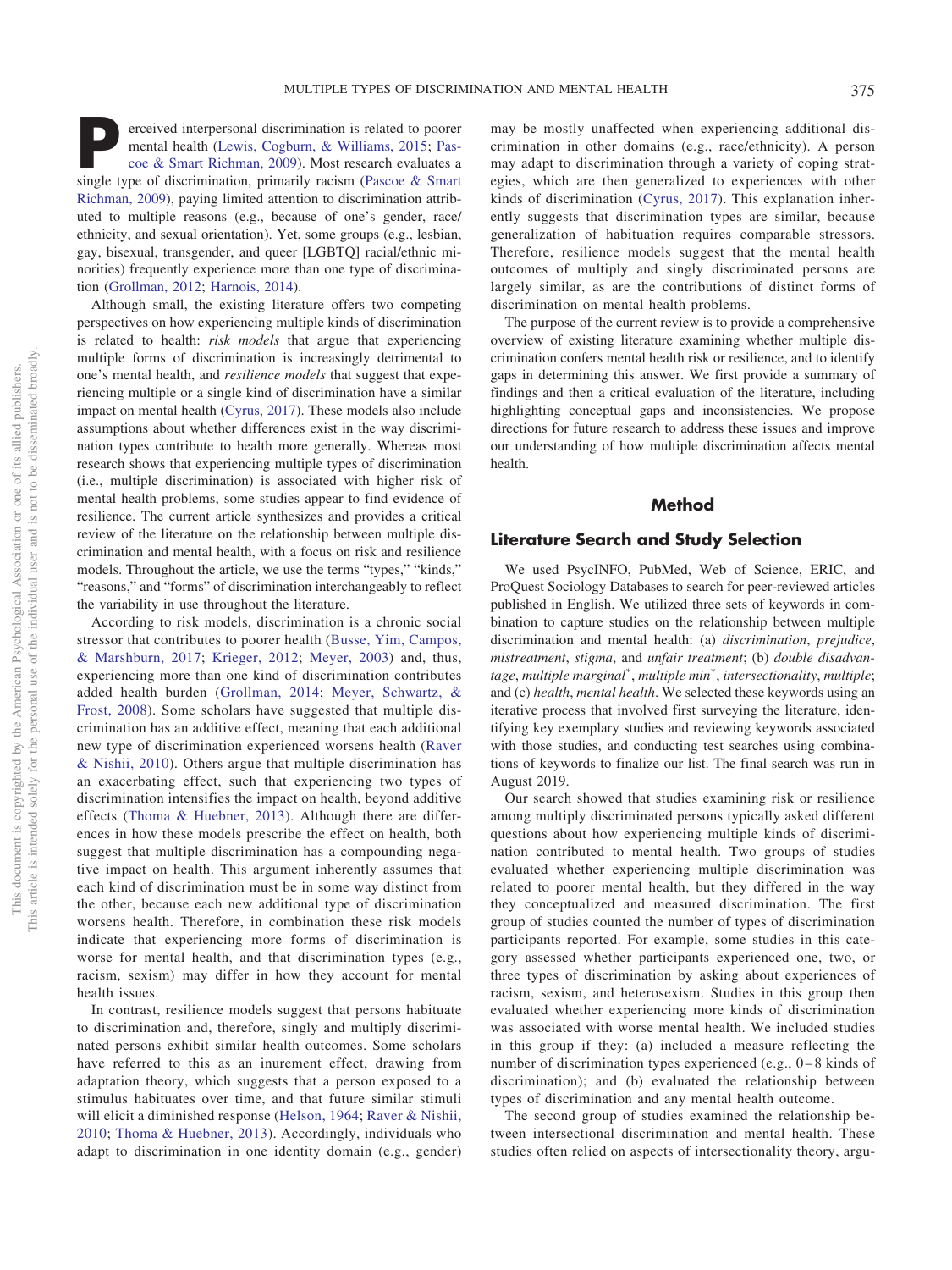ing that multiply marginalized groups do not experience discrimination as a sum of their marginalized identities [\(Bowleg,](#page-14-2) [2008\)](#page-14-2) and, therefore, unique measurements are needed. Studies in this group relied on intersectional discrimination scales (e.g., racist heterosexism) that inquired about experiences that were unique to the intersecting identities of the population from which they sampled (e.g., LGBTQ racial/ethnic minorities). We included studies if they: (a) used an intersectional discrimination scale; and (b) evaluated the relationship between intersectional discrimination and mental health.

Although the first two groups of studies generally assessed whether a relationship existed between multiple discrimination and mental health, the third group focused on a slightly different question. These studies examined whether differences existed in how much discrimination types predicted mental health. In other words, they examined the independent effects of different types of discrimination on a mental health problem, while accounting for other kinds of discrimination. Much of the literature we identified fell in this group. For example, many studies examined the unique effects of racism in predicting depression symptoms, while accounting for heterosexism, and vice versa. These studies provide information about risk and resilience because they help clarify whether some types of discrimination are more harmful than others [\(Thoma & Hueb](#page-16-1)[ner, 2013\)](#page-16-1). Studies in our search were included in this group if they: (a) included separate variables representing different types of discrimination; and (b) conducted a statistical test that simultaneously examined the effect of each type of discrimination on a mental health problem.

Given the variability in key terms across studies [\(Grollman &](#page-15-9) [Hagiwara, 2017\)](#page-15-9), articles that evaluated experiences with discrimination, unfair treatment, stigma, or prejudice were included. Studies that reported on multiple settings in which discrimination occurred (e.g., at work or school), but did not refer to discrimination related to multiple social statuses (e.g., based on race/ethnicity, gender, and sexual orientation) were excluded. Because discrimination is constructed by sociocultural context and history, we only reviewed studies based in the United States. Only quantitative research studies were included.

## **Study Selection and Analysis**

We followed PRISMA guidelines for our study search and selection (see [Figure 1;](#page-2-0) [Shamseer et al., 2015\)](#page-16-2). Given our interest in identifying gaps in existing research on multiple discrimination, we performed a critical review of the literature. Unfortunately, a meta-analysis was not feasible given the poor quality of the studies reviewed and the diverse methodologies used across studies. Furthermore, most studies lacked available data to calculate effect sizes (e.g., many studies reported beta coefficients with diverse covariates in their model, but did not report correlation coefficients; [Borenstein, Hedges, Higgins, & Rothstein, 2009\)](#page-14-3). Given that methodological quality was a major issue across the studies, a narrative review was conducted to identify the issues needed to be addressed and future directions to improve our understanding of multiple discrimination and mental health. Forty studies met criteria for our review, and all except one were cross-sectional designs.



<span id="page-2-0"></span>*Figure 1.* Breakdown of study selection using PRISMA guidelines. See the online article for the color version of this figure.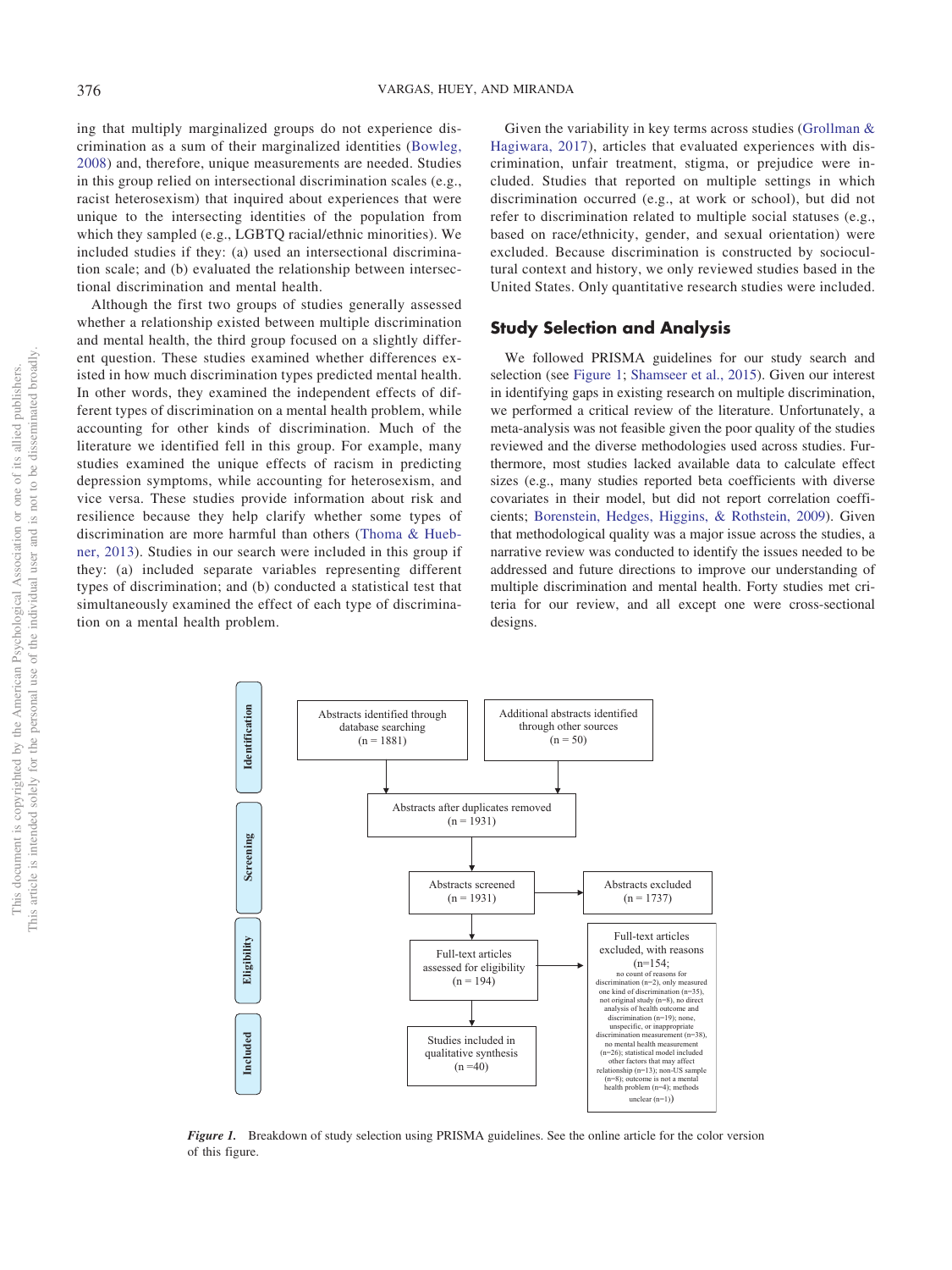## **Results**

## **Is Experiencing Multiple Types of Discrimination Related to Worse Mental Health?**

Fourteen studies measured the relationship between experiencing multiple discrimination and self-reported mental health (see [Table 1\)](#page-4-0). These studies all generated a count of the number of discrimination types each participant reported experiencing. To do this, approximately half of the studies  $(n = 8)$  relied on a two-stage measure that typically inquired first about the frequency of discrimination and then about the perceived reasons for discrimination. For example, [Grollman \(2014\)](#page-15-6) asked participants how often they experienced unfair treatment in their daily lives, and then asked them to identify the main reason for the unfair treatment. The author summed the reasons each participant endorsed to represent the number of types of discrimination experienced (e.g., only racism  $= 1$  type; sexism, racism, *and* heterosexism  $= 3$ types).

In contrast, the remaining studies  $(n = 6)$  used a one-stage approach to assess experiences of multiple kinds of discrimination. For example, [McCabe, Bostwick, Hughes, West, and Boyd \(2010\)](#page-15-10) inquired about the frequency of each type of discrimination (e.g., experienced discrimination "because you were assumed to be gay, lesbian, or bisexual") across several settings. They then created a variable representing endorsement of any of  $0-3$  types of discrimination.

Several studies examined more than one mental health problem. Most measured depression  $(n = 10)$ , which was sometimes combined with anxiety  $(n = 2)$ . Some of these studies focused on major depression disorder (MDD;  $n = 4$ ), while most ( $n = 7$ ) measured depression symptoms within the past month. One study assessed both symptoms and disorder at different time points [\(Gayman & Barragan, 2013\)](#page-15-11). Studies also measured generalized anxiety disorder  $(n = 1)$ , posttraumatic stress disorder (PTSD) symptoms  $(n = 2)$ , psychosis symptoms  $(n = 1)$ , psychological distress  $(n = 2)$ , general mental health  $(n = 3)$ , and substance use  $(n = 2)$ . Given the variability in outcomes, we present depression and other mental health problems separately. We grouped studies that examined depression and anxiety simultaneously under depression given the high comorbidity among these problems [\(Kauf](#page-15-12)[man & Charney, 2000\)](#page-15-12).

**Depression.** In general, experiencing more kinds of discrimination was associated with greater depression symptoms across diverse samples (e.g., [Sanders Thompson, Noel, & Camp](#page-16-3)[bell, 2004;](#page-16-3) [Young, Stuber, Ahern, & Galea, 2005\)](#page-16-4). Participants who reported experiencing more than one type of discrimination were 60-263% more likely to endorse depression symptoms or meet criteria for disorder than were participants who endorsed only a single type of discrimination [\(Gayman & Barragan, 2013;](#page-15-11) [Groll](#page-15-2)[man, 2012,](#page-15-2) [2014\)](#page-15-6) or no discrimination [\(Bostwick, Boyd, Hughes,](#page-14-4) [West, & McCabe, 2014\)](#page-14-4). Further, experiencing multiple discrimination increased one's odds of developing depression symptoms three years later by 115% [\(Gayman & Barragan, 2013\)](#page-15-11). Several studies also explored mediation effects, showing that multiply marginalized groups (e.g., participants who were racial/ethnic and sexual minorities) endorsed more depression symptoms partly because they experienced multiple kinds of discrimination [\(Cala](#page-14-5)[brese, Meyer, Overstreet, Haile, & Hansen, 2015;](#page-14-5) [Grollman, 2012,](#page-15-2) [2014\)](#page-15-6). In combination, these studies provide support for a broad risk model.

A few studies provided mixed evidence of resilience. [Calabrese](#page-14-5) [et al. \(2015\);](#page-14-5) [Hammond, Gillen, and Yen \(2010\);](#page-15-13) and [Kessler,](#page-15-14) [Mickelson, and Williams \(1999\)](#page-15-14) found no association between multiple discrimination and depression. [Calabrese and colleagues](#page-14-5) [\(2015\)](#page-14-5) did not find an association in their overall sample, but they did find evidence of risk among one subgroup; for Black sexual minority (SM) women in their sample, experiencing multiple discrimination was related to depression symptoms. Furthermore, multiple discrimination partially mediated the relationship between gender and depression among Black SMs. Similarly, [Vu and](#page-16-5) [colleagues \(2019\)](#page-16-5) only found evidence of the association between multiple types of discrimination and depression symptoms among Black and White women, but not men. This suggests there may be gender differences in how multiple discrimination affects depression. Next, [Hammond and colleagues \(2010\)](#page-15-13) found no relationship between multiple discrimination and depression symptoms, but they only examined discrimination in the workplace, as their focus was more limited than others in our review. Finally, [Kessler and](#page-15-14) [colleagues \(1999\)](#page-15-14) reported no evidence of cumulative effects on MDD among persons reporting more than one type of discrimination. However, this study relied on the same high quality nationally representative dataset as [Grollman \(2014\),](#page-15-6) who did find evidence of risk. [Grollman \(2014\)](#page-15-6) excluded nearly 400 participants who had missing demographic or discrimination data, which may have contributed to the contradicting findings across investigators. In summary, although a few studies provide support for the resilience model, it is possible the results are explained by methodological and sampling differences (described in Discussion section).

Overall, these studies show that experiencing multiple discrimination is related to worse depression symptoms and greater likelihood of MDD, providing support for the risk model. Four studies found mixed or partial support for the resilience model. These differences in results may be related to study methodology and sample composition.

**Other mental health.** Ten studies examined mental health problems other than depression. These studies similarly showed that multiple discrimination was associated with greater PTSD [\(Reisner et al., 2016;](#page-16-6) [Seng, Lopez, Sperlich, Hamama, &](#page-16-7) [Reed Meldrum, 2012\)](#page-16-7) and psychosis symptoms [\(Sanders Thomp](#page-16-3)[son et al., 2004\)](#page-16-3), lower self-rated general mental health [\(Calabrese](#page-14-5) [et al., 2015;](#page-14-5) [Harnois & Bastos, 2018;](#page-15-15) [Young et al., 2005\)](#page-16-4), and greater odds of substance use [\(McCabe et al., 2010;](#page-15-10) [Vu et al.,](#page-16-5) [2019\)](#page-16-5). This work provides initial support for a risk model across several types of mental health problems. However, three studies found some evidence of resilience for different psychological problems. Using the same large dataset with some sample differences, neither [Kessler et al. \(1999\)](#page-15-14) nor [Grollman \(2014\)](#page-15-6) found an association between multiple discrimination and psychological distress. [Kessler and colleagues \(1999\)](#page-15-14) also found no evidence of higher risk for GAD among people who reported two or more types of discrimination. Additionally, [Vu et al. \(2019\)](#page-16-5) found mixed results in the association between multiple discrimination and substance use. They showed resilience effects for men, but risk effects for women.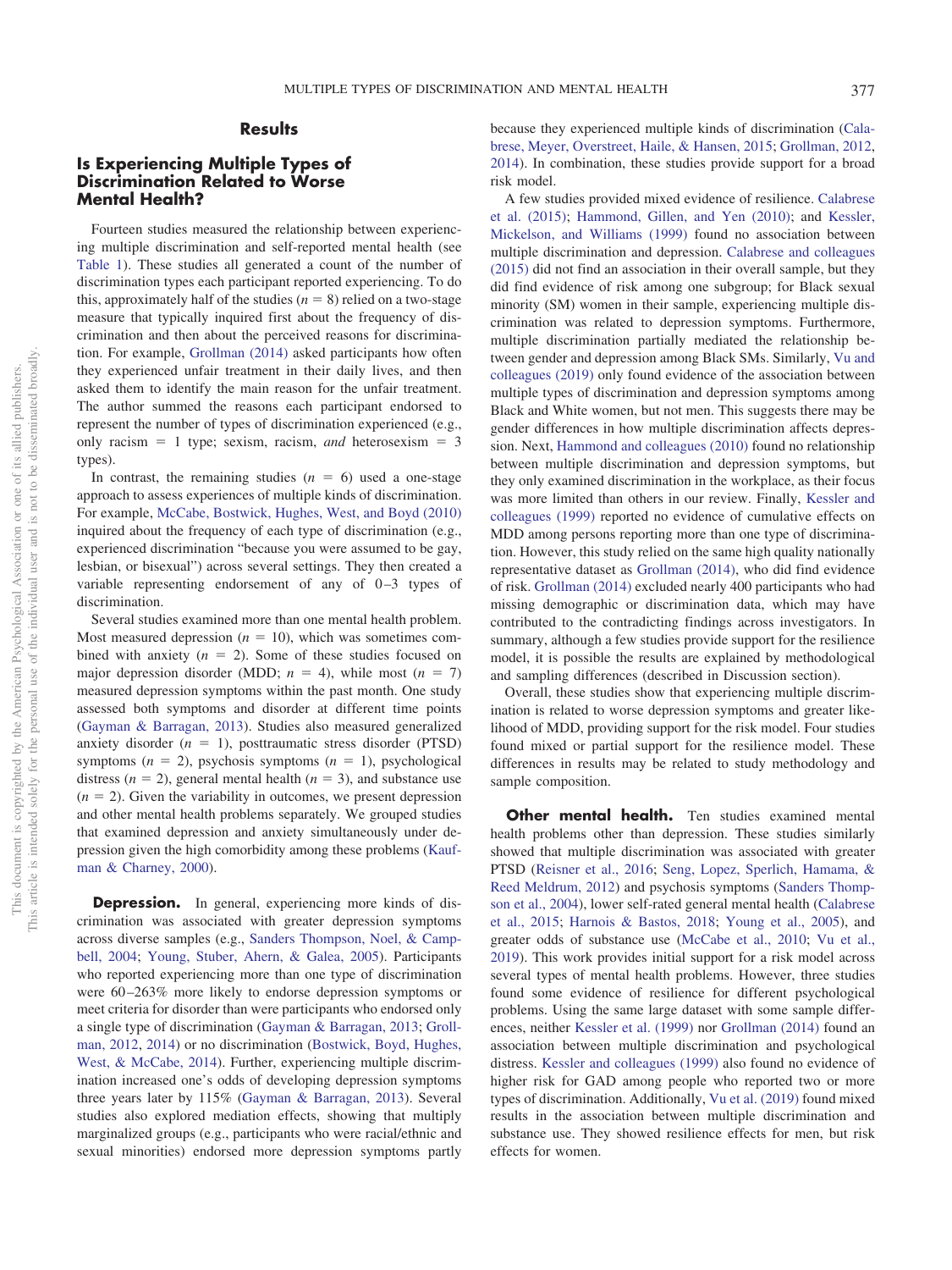This document is copyrighted by the American Psychological Association or one of its allied publishers.<br>This article is intended solely for the personal use of the individual user and is not to be disseminated broadly. This article is intended solely for the personal use of the individual user and is not to be disseminated broadly. This document is copyrighted by the American Psychological Association or one of its allied publishers.

| Reference                                                    | Sample                                                                                                                                                                                                                                               | Construc                                    | Discrimination scale                                                                                                                    | Possible reasons                                                                                                                                                                                                   | discrimination<br>Measurement<br>of multiple | Mental health outcome                                                                                                                                 | Major findings                                                                                                                                                                                                                                                           |
|--------------------------------------------------------------|------------------------------------------------------------------------------------------------------------------------------------------------------------------------------------------------------------------------------------------------------|---------------------------------------------|-----------------------------------------------------------------------------------------------------------------------------------------|--------------------------------------------------------------------------------------------------------------------------------------------------------------------------------------------------------------------|----------------------------------------------|-------------------------------------------------------------------------------------------------------------------------------------------------------|--------------------------------------------------------------------------------------------------------------------------------------------------------------------------------------------------------------------------------------------------------------------------|
| Young, Stuber, Ahern, and<br>Galea (2005)                    | Illicit drug users in New York<br>Black and 41.7% Hispanic<br>City ( $N = 1,008$ ); $M_{\text{age}} = 40.4$ ; 63.9% male; 49.7%                                                                                                                      | discrimination<br>Lifetime                  | Single prompt with possible<br>reasons                                                                                                  | Age, race, sex, sexual orientation,<br>poverty, drug use, former<br>imprisonment, other                                                                                                                            | Sum of reasons<br>(yes/no;<br>$0-8$          | Current depression symptoms (CES-D);<br>general mental health (SF-36)                                                                                 | more depression symptoms, and<br>with worse general mental<br>Number of reasons associated with<br>health                                                                                                                                                                |
| Sanders Thompson, Noel,<br>and Campbell (2004)               | health services; $M_{\text{age}} = 43$ ;<br>60% female; 57% White,<br>1,827 adults receiving mental<br>identified heterosexual<br>$17\%$ Black; $87\%$ self-                                                                                         | discrimination<br>Lifetime                  | Discrimination Scale<br>Experience of                                                                                                   | Mental disability, race, gender,<br>sexual orientation, religion,<br>disability, homeless status,<br>prior arrest or conviction,<br>ethnicity, age, economic<br>circumstance, physical<br>other                    | Sum of reasons<br>(yes/no;<br>$0 - 12$       | Checklist); past month psychotic<br>symptoms (Colorado Symptom<br>Index)<br>symptoms (Hopkins Symptom<br>Past week depression and anxiety             | Number of reasons associated with<br>symptoms, and with more<br>more depression/anxiety<br>psychosis symptoms                                                                                                                                                            |
| Gayman and Barragan<br>(2013)                                | based sample from Miami-<br>$\mid \mid$<br>oversampled); $M_{\text{age}} =$<br>57.45; 53% female; 48%<br>$N=1.944;$ Wave 2 $\!$<br>Dade County (Wave 1<br>Longitudinal community-<br>Hispanic, 30% Black<br>1,464; persons with<br>disabilities were | discrimination<br>Lifetime                  | Discrimination (MLD)<br>Major Lifetime<br>+ reasons                                                                                     | limitation, not speak Spanish/<br>religion, personal appearance,<br>level, skin color, education,<br>sexual orientation, income<br>hair style, accent, physical<br>Ethnicity, gender, race, age,<br>English, other | $\! + \!\!\!\!$<br>None, 1, 2<br>reasons     | month depression symptoms (CES-<br>D; collected 3 years later at Wave $2)$<br>(CIDI; collected at Wave 1), past<br>Lifetime Major Depression Disorder | criteria for depression disorder;<br>$2 + vs. 1$ type of discrimination:<br>symptoms at 3-year follow-up<br>115% more likely to endorse<br>173% more likely to meet<br>past month depression                                                                             |
| Kessler, Mickelson, and<br>Williams (1999)                   | telephone survey of 3,032<br>oversampling of men and<br>Nationally representative<br>adults (ages $25-74$ ),<br>older adults                                                                                                                         | discrimination<br>Lifetime and<br>daily     | questions (precursors to<br>MLD and Everyday<br>Discrimination Scale<br>MIDUS discrimination<br>(EDS) + reasons)                        | physical/mental disability,<br>appearance, age, religion,<br>SES, sexual orientation,<br>Race/ethnicity, gender,<br>other                                                                                          | One or $2 +$<br>reasons                      | Past year Major Depression Disorder<br>(CIDI); past year Generalized<br>Anxiety Disorder (CIDI); past<br>month psychological distress                 | No evidence of cumulative effects<br>of discrimination in predicting<br>any outcomes (no data shown)                                                                                                                                                                     |
| Grollman (2012)                                              | young adults; Blacks and<br>1,052); adolescents and<br>Latino/as oversampled<br>Nationally representative<br>Culture Survey; $N =$<br>survey (Black Youth                                                                                            | discrimination<br>Lifetime                  | Four questions asked about<br>discrimination for each<br>specific reason<br>frequency of                                                | Race, gender, sexual identity<br>social class                                                                                                                                                                      | Sum of reasons<br>$(0-4)$                    | Past month depressive symptoms (two<br>items)                                                                                                         | discrimination were more likely<br>(vs. single discrimination) to<br>report depression symptoms.<br>Two (60%), three (100%), and<br>Number of reasons partially<br>disadvantaged statuses and<br>four $(130\%)$ types of<br>mediated number of<br>depression             |
| Grollman (2014)                                              | survey (study $N = 2,647$ );<br>nationally representative<br>Subsample from MIDUS<br>$M_{\rm age}$ = 44.83; 5%<br>immigrant                                                                                                                          | Daily unfair<br>treatment                   | EDS, MLD, + reasons                                                                                                                     | other aspect of appearance,<br>religion, weight or height,<br>physical disability, sexual<br>race/ethnicity/nationality,<br>orientation<br>Age, gender,                                                            | One, 2, or $3 +$<br>reasons                  | Past year Major Depressive Disorder<br>(based on DSM-III); past month<br>psychological distress                                                       | Multiple discrimination 83% more<br>psychological distress. Number<br>discrimination) to meet criteria<br>for MDD; no difference for<br>disadvantaged statuses and<br>of types of discrimination<br>mediated number of<br>likely (vs. single<br>depression               |
| Overstreet, Haile, and<br>Calabrese, Meyer,<br>Hansen (2015) | 198); $M_{\text{age}} = 31.86$ ; Black<br>sexual minority women ( <i>n</i><br>$= 64$ ) and men ( $n = 67$ ),<br>general population living<br>in New York City $(N \cdot$<br>White sexual minority<br>Sexual minorities from<br>$(n = 67)$<br>women   | treatment<br>Daily unfair                   | EDS + reasons                                                                                                                           | Gender, race, sexual orientation,<br>other (not included in<br>analysis)                                                                                                                                           | Number of<br>reasons<br>$(0-3)$              | Past week depression symptoms (CES-<br>D); psychological wellbeing                                                                                    | with depression and negatively<br>Number of reasons not correlated<br>outcomes among Black sexual<br>correlated with psychological<br>Number of reasons mediated<br>wellbeing in general sample.<br>relationship between gender<br>and both mental health<br>minorities. |
| Hammond, Gillen, and<br>Yen (2010)                           | majority U.S.-born women;<br>one-quarter sample seeking<br>Hospital workers $(N = 664)$ ;<br>care for work-related<br>39% White; college<br>injury; ages 45-55;<br>graduates                                                                         | discrimination<br>in workplace<br>Past year | assess overall frequency<br>discrimination based on<br>reason (yes/no), then<br>in different work<br>Initially screen for<br>situations | Race/ethnicity, nationality,<br>gender, sexual orientation, age                                                                                                                                                    | None, 1, or 2<br>+ reasons                   | Past week depression symptoms (CES-<br>$\widehat{\mathsf{d}}$                                                                                         | Number of reasons not associated<br>with depression                                                                                                                                                                                                                      |

## <span id="page-4-0"></span>Table 1. Studies Examining the Association Between Multiple Discrimination and Mental Health **Table 1.** Studies Examining the Association Between Multiple Discrimination and Mental Health

## 378 VARGAS, HUEY, AND MIRANDA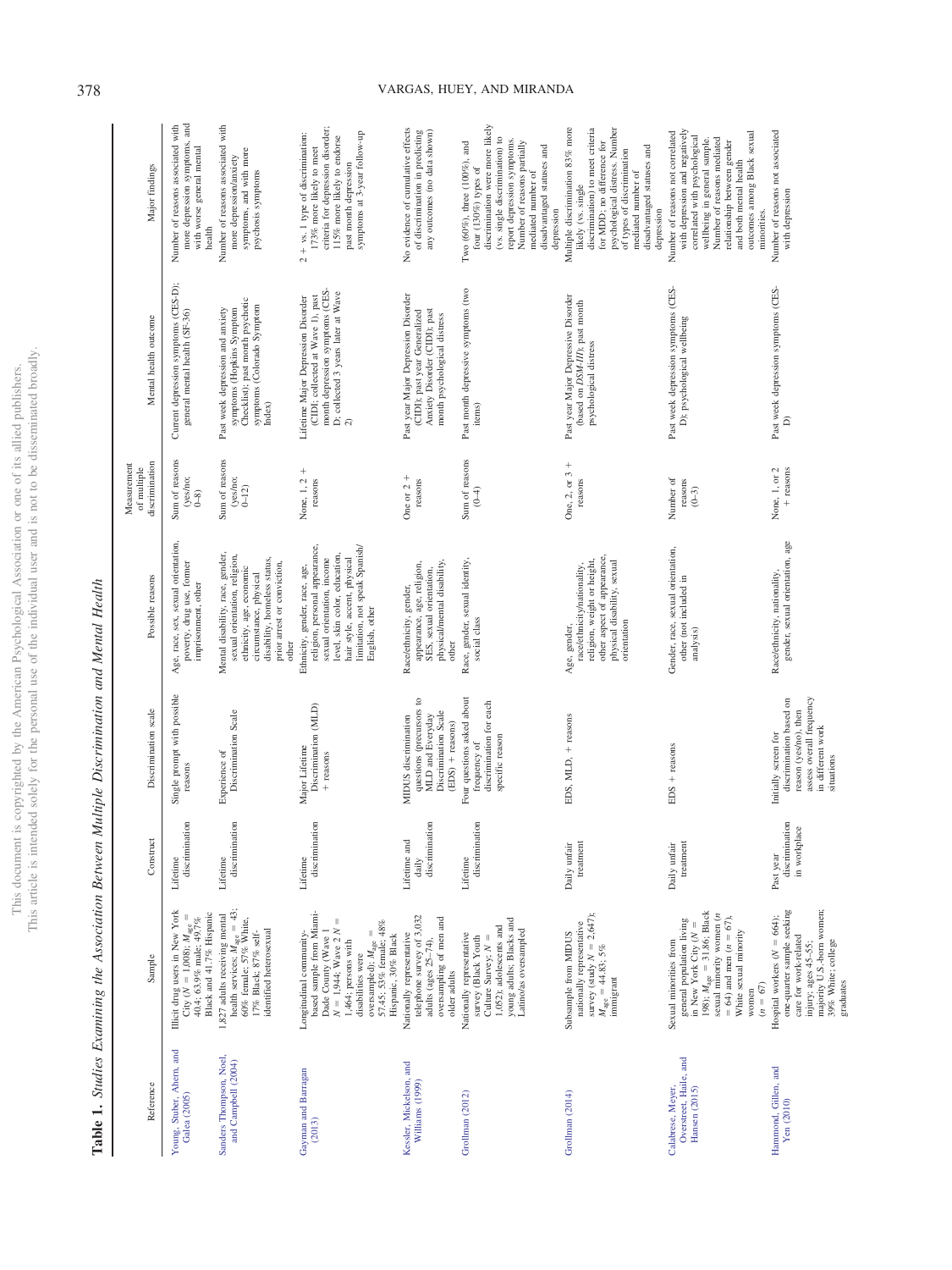This document is copyrighted by the American Psychological Association or one of its allied publishers.<br>This article is intended solely for the personal use of the individual user and is not to be disseminated broadly. This article is intended solely for the personal use of the individual user and is not to be disseminated broadly. This document is copyrighted by the American Psychological Association or one of its allied publishers.

## Table 1 (continued) **Table 1** (*continued*)

| Major findings                               | likely (vs. no discrimination) to<br>one type and no discrimination.<br>difference in disorder between<br>report past year disorder. No<br>types of discrimination more<br>Two (149%) and three (224%) | more likely to report depressive<br>to use to<br>bacco, and $238\%$ more<br>symptoms, 65% more likely to<br>use alcohol, 245% more likely<br>types of discrimination (vs. no<br>likely to use marijuana. No<br>Women who experienced both<br>discrimination) were 263%<br>such effects for men                               | Number of reasons associated with<br>more PTSD symptoms                                                                                                                                                    | Number of reasons predict PTSD<br>symptoms                                                                                                | Three types (past year or lifetime)<br>between one type and no past-<br>substance use; no difference<br>vs. no discrimination were<br>approximately 300% more<br>likely to have past year<br>year discrimination | higher mean number of days of<br>poor mental health during past<br>reported 56% (overall sample)<br>56% higher mean number of<br>$2 +$ types vs. no discrimination<br>higher and women showed<br>month. Men showed 64%<br>days. |
|----------------------------------------------|--------------------------------------------------------------------------------------------------------------------------------------------------------------------------------------------------------|------------------------------------------------------------------------------------------------------------------------------------------------------------------------------------------------------------------------------------------------------------------------------------------------------------------------------|------------------------------------------------------------------------------------------------------------------------------------------------------------------------------------------------------------|-------------------------------------------------------------------------------------------------------------------------------------------|------------------------------------------------------------------------------------------------------------------------------------------------------------------------------------------------------------------|---------------------------------------------------------------------------------------------------------------------------------------------------------------------------------------------------------------------------------|
| Mental health outcome                        | Any/none past year mood or anxiety<br>disorder (AUDADIS-IV)                                                                                                                                            | weeks (PHQ-9); past month alcohol<br>Depressive symptoms during past 2<br>use; past month tobacco product<br>use; past month marijuana use                                                                                                                                                                                   | Past month PTSD symptoms (PC-<br>PTSD)                                                                                                                                                                     | PTSD symptom count (NWS-PTSD)                                                                                                             | Past year substance use disorder<br>(AUDADIS-IV)                                                                                                                                                                 | Self-reported number of days with poor<br>mental health during past month<br>(single item)                                                                                                                                      |
| discrimination<br>Measurement<br>of multiple | $1-3$ reasons                                                                                                                                                                                          | None or both<br>reasons                                                                                                                                                                                                                                                                                                      | Sum of reasons<br>$(0-14)$                                                                                                                                                                                 | Sum of reasons<br>$(0-10)$                                                                                                                | Combination of<br>types (e.g.,<br>orientation<br>"all three<br>'race and<br>gender,"<br>types,"<br>"sexual<br>$\mathrm{only}^{\prime\prime})$                                                                    | reasons (0,<br>$1, 2 +)$<br>Count of                                                                                                                                                                                            |
| Possible reasons                             | Race/ethnicity, sex, sexual<br>orientation                                                                                                                                                             | Race, sexual orientation                                                                                                                                                                                                                                                                                                     | appearance, other aspect of<br>nationality, religion, sexual<br>orientation, disability, SES<br>weight, gender expression,<br>appearance, other reason<br>Age, sex, race, ethnicity,<br>masculine/feminine | orientation, disability, physical<br>appearance, age, pregnancy<br>Race, ethnicity/nationality,<br>religion, sex, sexual<br>status, other | Sexual orientation, race/ethnicity,<br>gender                                                                                                                                                                    | Gender, race or ethnic origin, age                                                                                                                                                                                              |
| Discrimination scale                         | using six items assessing<br>discrimination for each<br>Discrimination Scale,<br>Adapted Experience of<br>frequency of<br>reason                                                                       | racism and heterosexism<br>(adapted from prior<br>Single items assessing<br>studies)                                                                                                                                                                                                                                         | $EDS + reasons$                                                                                                                                                                                            | $EDS + reasons$                                                                                                                           | Discrimination Scale<br>Experience of                                                                                                                                                                            | discrimination by reason<br>Three questions assessing                                                                                                                                                                           |
| Construc                                     | discrimination<br>Past year                                                                                                                                                                            | Lifetime unfair<br>treatment                                                                                                                                                                                                                                                                                                 | Daily unfair<br>treatment                                                                                                                                                                                  | Daily unfair<br>treatment                                                                                                                 | discrimination<br>Past year and<br>lifetime                                                                                                                                                                      | discrimination<br>not specified)<br>(timeframe<br>Workplace                                                                                                                                                                     |
| Sample                                       | national survey $(n = 577)$<br>population; $M_{\text{age}} = 43.4-47.3$ years; 53% women;<br>LGB subsample from a<br>surveying general<br>over 70% White                                               | 2,315) participating in the<br>minority; 46.64% parental<br>Black or White adults $(N =$<br>65.75% female; 25.10%<br>Georgia; $M_{\text{age}} = 20.49$ ;<br>final wave of a larger<br>university students in<br>education less than a<br>Black; 11% sexual<br>Bachelor's degree<br>recruiting college/<br>longitudinal study | $(N = 412)$ of transgender<br>adults; 19.2% people of<br>Community-based sample<br>color; 87.1% sexual<br>minority                                                                                         | majority White (55.3%) or<br>larger study on PTSD and<br>Women participants part of<br>child<br>bearing ( $N = 619$ );<br>Black (33.9%)   | population surveyed during<br>national survey $(N = 577)$ ;<br>81.9% ages 25-64; 51.3%<br>the second wave of a<br>LGB adults from general<br>female; 72.3% non-<br>Hispanic White                                | $\mid \mid$<br>survey of U.S. adults (N<br>Whites; majority junior<br>3,724); 50.1% women;<br>majority non-Hispanic<br>college or high school<br>Nationally representative<br>degrees                                           |
| Reference                                    | Bostwick, Boyd, Hughes,<br>West, and McCabe<br>(2014)                                                                                                                                                  | Windle, and Berg<br>Vu, Li, Haardörfer,<br>(2019)                                                                                                                                                                                                                                                                            | Reisner et al. (2016)                                                                                                                                                                                      | Hamama, and Reed<br>Seng, Lopez, Sperlich,<br>Meldrum (2012)                                                                              | Hughes, West, and<br>McCabe, Bostwick,<br>Boyd (2010)                                                                                                                                                            | Harnois and Bastos (2018)                                                                                                                                                                                                       |

*Note*. LGB = Lesbian, gay, bisexual; CES-D = Center for Epidemiologic Studies Depression Scale; CIDI = Composite International Diagnostic Interview; AUDADIS = alcohol use disorder and associated disabilities interview sc alcohol use disorder and Short Form Health Survey. = Composite International Diagnostic Interview; AUDADIS =  $=$  Midlife development in the United States; SF-36  $=$  Center for Epidemiologic Studies Depression Scale; CIDI -= National women's study PTSD module; MIDUS = associated disabilities interview schedule; NWS-PTSD - $=$  Lesbian, gay, bisexual; CES-D  $=$  $Note.$  LGB  $=$ 

## MULTIPLE TYPES OF DISCRIMINATION AND MENTAL HEALTH 379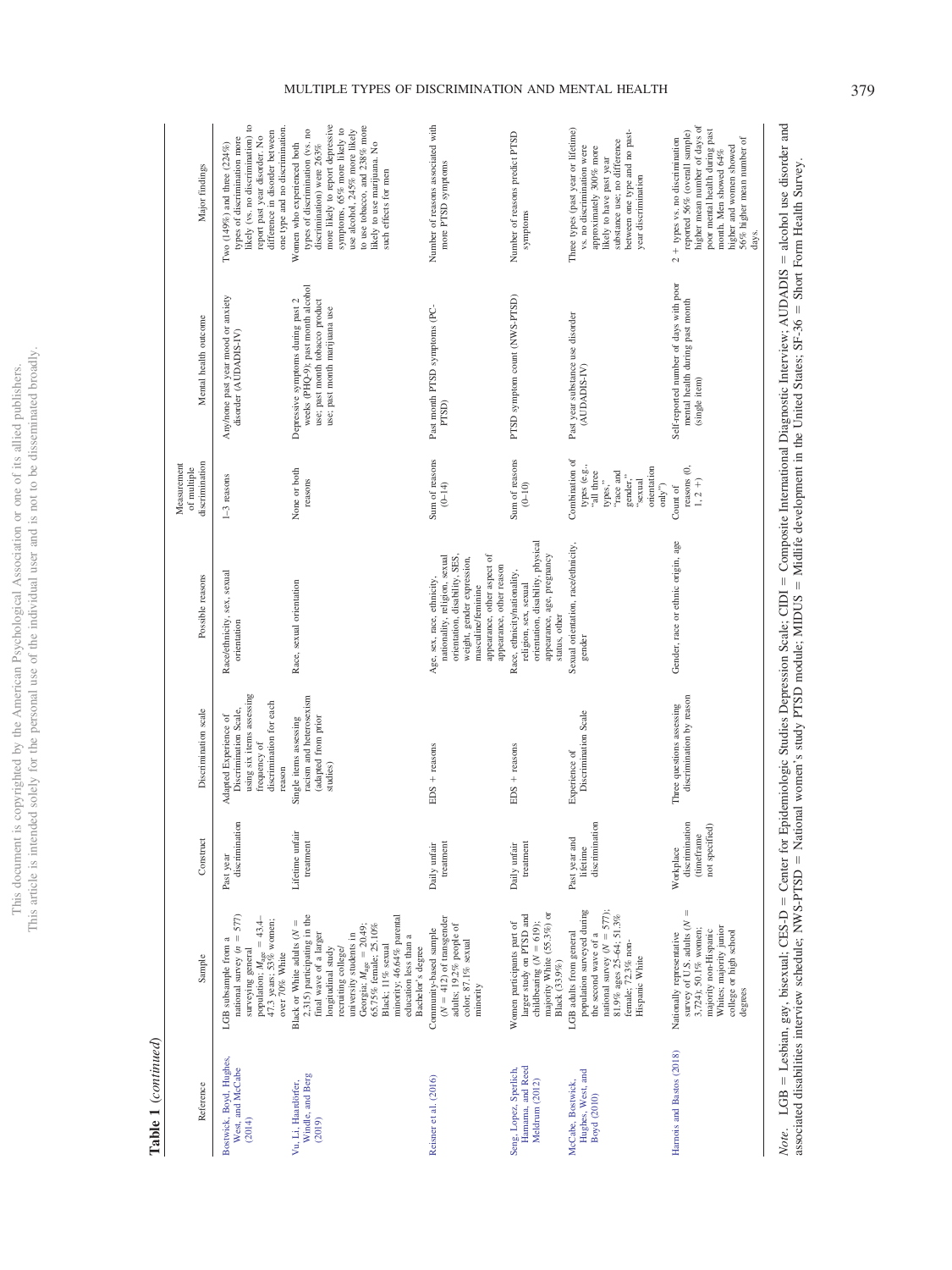In summary, these studies provide initial evidence for risk for PTSD and psychosis symptoms, general mental health, and mixed evidence for substance use. No evidence of a relationship between multiple discrimination and psychological distress or GAD was found, suggesting some support for a resilience model.

## **Are Intersectional Experiences of Discrimination Related to Poorer Mental Health?**

We found 11 studies that used group-specific measures to capture intersectional experiences of discrimination (see [Table 2\)](#page-7-0). These studies differed from those that inquired about multiple kinds of discrimination, in that intersectional discrimination involved experiences of unfair treatment based on combined marginalized identities. For example, whereas studies inquiring about multiple types of discrimination might assess the discrimination experiences of racial/ethnic SMs by inquiring separately about racism and heterosexism, [Balsam, Molina, Beadnell, Simoni, and](#page-14-6) [Walters \(2011\)](#page-14-6) developed a scale to measure specific intersectional experiences, including heterosexism in racial/ethnic minority communities, and racism in LGBTQ spaces. The studies in our review that relied on intersectionality measured depression and anxiety symptoms  $(n = 4)$ , anxiety symptoms only  $(n = 1)$ , self-rated mental health  $(n = 1)$ , PTSD symptoms  $(n = 1)$ , and psychological distress  $(n = 4)$ . All studies showed that intersectional discrimination was associated with worse mental health. These studies provide support for the risk model among intersectional discrimination experiences.

## **Is One Kind of Discrimination More Predictive of Mental Health Problems Than Others?**

Seventeen studies tested the independent effects of different types of discrimination on mental health (i.e., when accounting for other kinds of discrimination; [Table 3\)](#page-9-0). For example, [DeBlaere et](#page-14-7) [al. \(2014\)](#page-14-7) examined whether perceived racism, sexism, and heterosexism each uniquely contributed to psychological distress by running all three types of discrimination in a simultaneous multiple regression model. Studies focused on diverse mental health problems, including depression  $(n = 7)$ , depression in combination with anxiety  $(n = 5)$ , anxiety  $(n = 1)$ , PTSD  $(n = 1)$ , general psychological distress  $(n = 1)$ , substance use  $(n = 1)$ , premenstrual distress  $(n = 1)$ , and self-harm or suicidality  $(n = 4)$ . Below we present results for depression, and then separately other mental health problems.

**Depression.** Twelve studies compared the independent effects of different types of discrimination on depression, with less than half assessing depression in combination with anxiety. Only one study appeared to measure depressive disorder (MDD; [Craw](#page-14-8)[ford et al., 2014\)](#page-14-8), whereas all other studies measured depressive symptoms. Some studies (e.g., [DeBlaere et al., 2014;](#page-14-7) [Krieger et al.,](#page-15-16) [2011\)](#page-15-16) referred to psychological distress, though their measures inquired specifically about depression and anxiety only. We refer to all these studies as examining depression. Studies measured discrimination based on the following reasons: race or ethnicity  $(n = 12)$ , sexual orientation  $(n = 10)$ , gender or sex  $(n = 5)$ ,

weight  $(n = 1)$ , socioeconomic status (SES;  $n = 1$ ), prior incarceration  $(n = 1)$ , drug use  $(n = 1)$ , homelessness  $(n = 1)$ , or foreign nationality  $(n = 1)$ . Our results will only highlight findings based on racism and heterosexism because these were the most common types of discrimination examined. Although several studies also examined sexism, they typically combined several additional types of discrimination in the analysis, which made it impossible to draw any conclusions regarding patterns across studies.

We found conflicting results across the studies we reviewed. However, most studies included at least one major methodological flaw (e.g., poor correspondence between types of discrimination measured and sample composition), which likely affected results (described in discussion section). Therefore, we examined whether the six studies without major flaws yielded consistent results. Among the six studies, they examined discrimination experiences among Blacks  $(n = 1)$ , Latinos  $(n = 2)$ , or diverse racial/ethnic minorities ( $n = 3$ ). Five of these studies compared only racism and heterosexism among sexual and gender minority (SGM) racial/ ethnic minorities. In three of these studies, all participants were male [\(Choi, Paul, Ayala, Boylan, & Gregorich, 2013;](#page-14-9) [Díaz, Ayala,](#page-15-17) [& Bein, 2004;](#page-15-17) [Reisen, Brooks, Zea, Poppen, & Bianchi, 2013\)](#page-16-8). In one study, half of participants were male [\(Thoma & Huebner,](#page-16-1) [2013\)](#page-16-1); in another study, half were women, 9% were transgender, and 32% were men [\(Sutter & Perrin, 2016\)](#page-16-9). All five studies showed that both racism and heterosexism independently contributed to depression symptoms. This suggests that among some racial/ethnic minority SGM groups, both racism and heterosexism are unique indicators of risk for depression.

The remaining study compared the effects of racism, sexism, and heterosexism among SM women of color [\(DeBlaere et al.,](#page-14-7) [2014\)](#page-14-7). The authors showed that among their sample, only heterosexism uniquely predicted depression symptoms. This study provides initial evidence of risk among racially/ethnically diverse SM women, and suggests possible gender differences in the way discrimination types predict depression.

**Other mental health.** Nine studies examined diverse mental health problems other than depression. Studies measured discrimination attributed to the following reasons: race or ethnicity  $(n = 9)$ , sexual orientation  $(n = 6)$ , sex/gender  $(n = 3)$ , weight  $(n = 1)$ , height  $(n = 1)$ , age  $(n = 2)$ , HIV status  $(n = 1)$ , foreign nationality  $(n = 1)$ , other  $(n = 2)$ , and homelessness  $(n = 1)$ . Given that racism and heterosexism were the most common types of discrimination examined, our results will focus on these two only.

Three studies provide initial evidence for heterosexism, but not racism, as a unique predictor of suicidality [\(Garnett et al., 2014;](#page-15-18) [Sutter & Perrin, 2016;](#page-16-9) [Thoma & Huebner, 2013\)](#page-16-1). Another study found that, when combined, none of the types of discrimination (e.g., racism, heterosexism, and homelessness stigma) uniquely predicted suicidality [\(Gattis & Larson, 2016\)](#page-15-19). However, across all four studies, only two did not exhibit major flaws, again related to correspondence between types of discrimination assessed and sample composition [\(Sutter & Perrin, 2016;](#page-16-9) [Thoma & Huebner, 2013\)](#page-16-1). Both of these studies found that heterosexism, but not racism, contributed unique risk for suicidality. One study found this relationship among SGM Black adolescents [\(Thoma & Huebner,](#page-16-1) [2013\)](#page-16-1), and the other study showed this among diverse racial/ethnic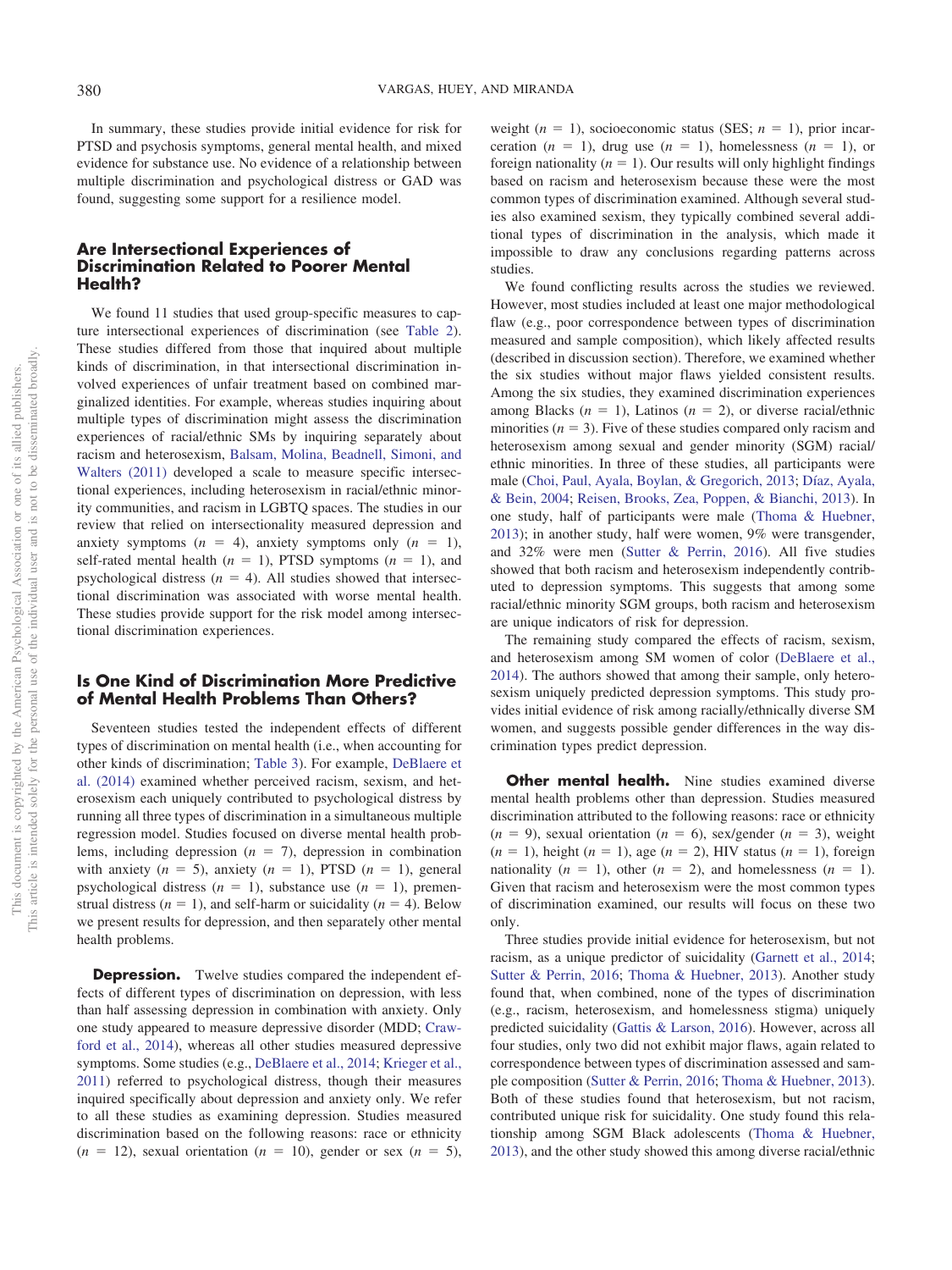This article is intended solely for the personal use of the individual user and is not to be disseminated broadly. This article is intended solely for the personal use of the individual user and is not to be disseminated broadly. This document is copyrighted by the American Psychological Association or one of its allied publishers. This document is copyrighted by the American Psychological Association or one of its allied publishers.

LGBT PoC microaggressions and Microaggressions were correlated Gendered racial microaggressions LGBT PoC microaggressions and Gendered racial microaggressions Microaggressions were correlated Gendered racial microaggressions Gendered racial microaggressions More gendered racism predicted More gendered racism predicted subscale predicted depression subscale predicted depression were associated with greater were associated with greater higher levels of depression symptoms. Submissiveness depression were positively symptoms. Submissiveness depression were positively higher levels of depression traumatic stress symptoms persons experiencing high persons experiencing high symptoms. No significant with worse mental health predicted negative mental traumatic stress symptoms symptoms. No significant Intersectional discrimination predicted negative mental combined discrimination, combined discrimination, combined discrimination combined discrimination. combined discrimination. with worse mental health Intersectional discrimination combined discrimination difference for medium experience depression difference for medium Major findings experience depression outcome Major findings 218% more likely to In comparison with low In comparison with low 218% more likely to predicted anxiety predicted anxiety symptoms. symptoms. correlated correlated health symptoms  $\overline{\text{CES}}$ -D 10) Past week depression Past week depression Past week depression Race, transgender identity Past week depression Past month traumatic  $\frac{\text{symptoms}}{9}$  (PHQ-Self-reported mental health during past health during past Intersectional gender and race Past month traumatic symptoms (CES-(single item from (single item from 4 weeks (12-item 4 weeks (12-item stress symptoms<br>(PTSD Symptom symptoms (CESsymptoms (CESsymptoms (PHQanxiety (MHI-5) Intersectional gender and race Self-reported mental (PTSD Symptom Past month anxiety anxiety (MHI-5) Gender, race **Past month anxiety** stress symptoms depression and Health Survey-D; score  $\geq 20$ Severity Index depression and Health Survey-D; score  $\geq 20$ Severity Index outcome Short Form Short Form considered depression Version 2) Checklist) considered Addiction Past 2 week **Addiction** Intersectional gender and race Past 2 week Past month present) Past month Lite)  ${\rm LGBT}$ racism, PoC heterosexism,  ${\rm LGBT}$ relationship racism LGBT racism, PoC heterosexism, LGBT racism, PoC heterosexism, LGBT racism, PoC heterosexism, Intersectional gender and race Intersectional gender and race Intersectional gender and race LGBT relationship racism LGBT relationship racism LGBT relationship racism Race, transgender identity Possible reasons Reference Sample Sample Construct Construct Discrimination scale Possible reasons Gender, race LGBT People of Color (PoC) Measure (rescored to yield Microaggressions LGBT People of Color (PoC) Measure (rescored to yield questionnaires into single questionnaires into single high, medium, low<br>combined discrimination Schedule of Racist Events, combined discrimination Microaggressions Scale Microaggressions Scale Microaggressions Scale Microaggressions Scale Microaggressions Scale Schedule of Racist Events, Microaggressions Scale Microaggressions Scale Microaggressions Scale Microaggressions Scale Microaggressions Scale Discrimination scale Racist Events (merged Racist Events (merged Schedule of Sexism and Schedule of Sexism and for Asian American LGBT People of Color Transphobia Events Microaggressions LGBT People of Color Transphobia Events for Asian American high, medium, low Gendered Racial Gendered Racial Gendered Racial Gendered Racial Gendered Racial Gendered Racial latent factor) latent factor) groups) Women microaggressions microaggressions microaggressions microaggressions microaggressions microaggressions Combined lifetime and experiences and experiences Combined lifetime Microaggressions discrimination of transphobia Microaggressions discrimination discrimination of transphobia discrimination Construct Lifetime Lifetime Lifetime Lifetime CBTQ ethnic minorities ( $N = 297$ );  $=$  37 years; professional degree, 25% bachelor professional degree, 25% bachelor 9% poor, 27% working class, 47% 9% poor, 27% working class, 47%  $M_{\text{age}} = 33$  years; 50.2% women, 7.4% transgender or genderqueer;<br>17.4% transgender or genderqueer;<br>17.8% Black, 18.9% Latino. 27.3% upper-middle class; 89.9% middle class, 36.4% middle class;  $=$  37 years; sexual minorities; 92% U.S.-bom; sexual minorities; 92% U.S.-born; 7.4% transgender or genderqueer; 27.5% multiracial;  $M_{\text{income}}$  =<br>\$60–79,000/household, 70.7% at 27.3% upper-middle class; 89.9% some college or higher education middle class, 36.4% middle class;  $=$  33 years; 50.2% women, Francisco;  $M_{\text{age}} = 42.84$ ; 70.4%<br>Black, 25.5% Latina, 22.4% some college or higher education  $(N = 88)$  residing across 23<br>states;  $M_{\text{age}} = 31.42$ ; 55.7%<br>cisgender men, 44.3% cisgender<br>women; 44.3% Black, 22.7% 73.9% bachelor or higher degree American Indian/Alaska Native, \$60–79,000/household, 70.7% at  $M_{\text{age}} = 23.3$ ; 98.7% women,<br>remainder gender-fluid or other, 73.9% bachelor or higher degree minorities; 92% U.S.-born; 60%  $= 42.84$ ; 70.4% Asian American adults ( $N = 564$ ); cisgender men, 44.3% cisgender minorities; 92% U.S.-born; 60% American Indian/Alaska Native, multiracial, 13.3% White; 62%<br>income  $\leq$  \$1,000/month; 55% remainder gender-fluid or other; immigrant; 43.3% middle class, immigrant; 43.3% middle class, 231 Black women;  $M_{\text{age}} = 37 \text{ year}$ <br>87% heterosexual, 13% sexual Black women ( $N = 226$ );  $M_{\text{age}} = 26.2$ ;  $82\%$  heterosexual,  $18\%$  $=$  12.75 middle-class; 62% graduate or middle class; 19% high school multiracial, 13.3% White; 62%  $= 204$ );  $M_{\rm age} =$  $= 226$ );  $M_{\rm age} =$ middle class; 19% high school  $\leq$  \$1,000/month; 55% Sexual minority persons of color 87% heterosexual, 13% sexual middle-class; 62% graduate or education, 23% some college, 17.8% Asian American, 3.4% high school or less education Sexual minority persons of color education, 23% some college, 17.8% Asian American, 3.4%  $27.5\%$  multiracial;  $M_{\text{incomp}} =$ high school or less education  $= 23.3$ ; 98.7% women, women; 44.3% Black, 22.7% working class, 22.7% lower-26.2; 82% heterosexual, 18% LGBTQ ethnic minorities (*N* least college degree, 31.3% Trans women  $(N = 98)$  in San  $=$  31.42; 55.7% working class, 22.7% lowerdegree; 54% U.S. Southeast 17.8% Black, 18.9% Latino, 98) in San Black, 25.5% Latina, 22.4% 88) residing across 23 degree; 54% U.S. Southeast 10% no education reported, Latino, 14.8% Asian; 17% 10% no education reported, least college degree, 31.3% Latino, 14.8% Asian; 17%  $= $20,850/$ 66.7% second generation Keum et al. [\(2018\)](#page-15-21) Asian American adults (*N* -66.7% second generation  $36.39$  years;  $M_{\text{eduction}} =$ household; 13% married 231 Black women;  $M_{\text{age}} =$ Sample Francisco;  $M_{\text{age}} =$  $y$ ears,  $M_{\text{income}} =$ graduate degree  $Trans$  women  $(N =$ Perry, Harp, and Oser [\(2013\)](#page-15-22) Black women (*N* -[Moody](#page-15-24) and Lewis (2019) Black women (*N* graduate degree states;  $M_{\text{age}} =$  $income \le$ Perry, Harp, and Oser (2013) Balsam, Molina, Beadnell, Lewis, Williams, Peppers, Balsam, Molina, [Beadnell,](#page-14-6) Lewis, [Williams,](#page-15-23) Peppers, Moody and Lewis (2019) Ramirez and Paz Galupo Jefferson, Neilands, and Ramirez and Paz [Galupo](#page-16-10) [Jefferson,](#page-15-20) Neilands, and Simoni, and Walters [Simoni,](#page-14-6) and Walters and Gadson (2017) and Gadson [\(2017\)](#page-15-23) Reference Keum et al. (2018) Sevelius (2013) [Sevelius](#page-15-20) (2013) [\(2019\)](#page-16-10) [\(2011\)](#page-14-6)

## <span id="page-7-0"></span>**Table 2.** Sudies Examining the Relationship Between Intersectional Discrimination and Mental Health Outcomes Table 2. Studies Examining the Relationship Between Intersectional Discrimination and Mental Health Outcomes

Mental health

Mental health

(*table continues*)

(table continues)

remaining associates or higher

remaining associates or higher

degrees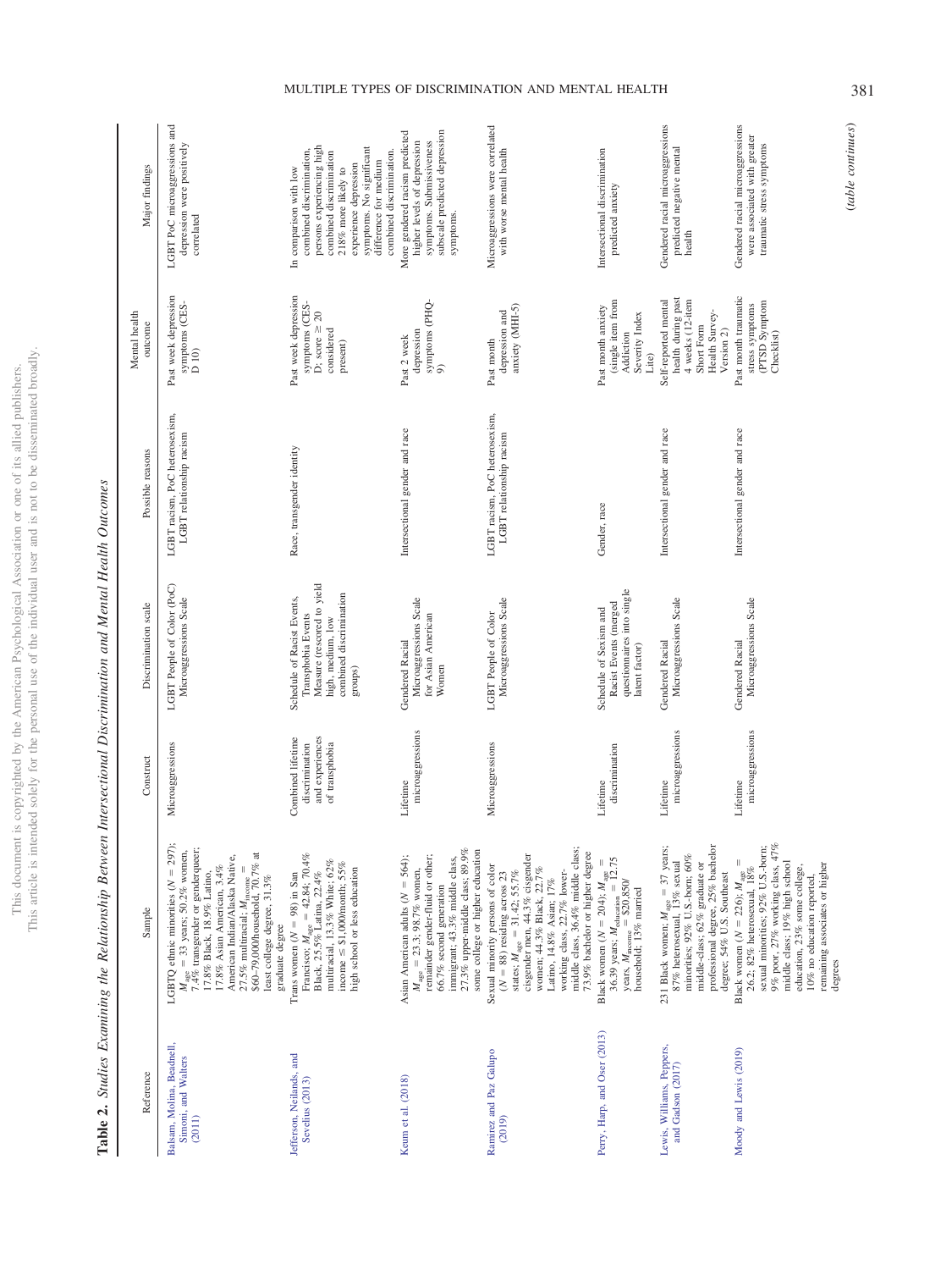|                            | Ì      |
|----------------------------|--------|
| í                          |        |
|                            |        |
| j                          |        |
| ï                          |        |
|                            |        |
|                            |        |
|                            |        |
|                            |        |
| j                          |        |
|                            |        |
|                            |        |
|                            |        |
|                            |        |
|                            |        |
|                            |        |
|                            |        |
|                            |        |
|                            |        |
|                            |        |
|                            |        |
|                            |        |
| $\ddot{\zeta}$             |        |
|                            |        |
|                            |        |
|                            | Ì      |
|                            |        |
|                            |        |
|                            | j      |
|                            |        |
|                            |        |
|                            | ï      |
|                            |        |
| $\frac{1}{2}$              |        |
| ζ                          | j      |
| j<br>I                     |        |
| ĵ                          |        |
|                            |        |
|                            |        |
|                            |        |
|                            |        |
|                            |        |
|                            |        |
| I                          |        |
|                            |        |
|                            |        |
| ì                          |        |
| i<br>ı                     | Ē      |
| $\overline{a}$             |        |
|                            |        |
|                            |        |
|                            | j      |
|                            |        |
|                            | I      |
|                            |        |
|                            |        |
|                            |        |
|                            | Į      |
| í                          | Ì      |
|                            |        |
|                            |        |
| ļ<br>)                     |        |
|                            |        |
| ì                          |        |
|                            |        |
| The committee of the state |        |
|                            |        |
|                            | I      |
|                            |        |
| ł                          |        |
| j<br>j                     |        |
|                            |        |
|                            |        |
|                            |        |
|                            |        |
|                            | i      |
|                            |        |
|                            | I      |
| . nie<br>í                 |        |
|                            | ĵ      |
|                            | ĺ<br>ì |

Table 2  $\left(\emph{continued}\right)$ **Table 2** (*continued*)

| Major findings           | Gendered racial microaggressions<br>psychological distress<br>were correlated with                                                    | Discrimination was associated<br>with psychological distress                                                                                                                                                                                                                                                                                                         | predicted psychological<br>Workplace discrimination<br>distress                                                                                                                                                                                          | Gendered racism experiences<br>predicted psychological<br>distress                                                                               |
|--------------------------|---------------------------------------------------------------------------------------------------------------------------------------|----------------------------------------------------------------------------------------------------------------------------------------------------------------------------------------------------------------------------------------------------------------------------------------------------------------------------------------------------------------------|----------------------------------------------------------------------------------------------------------------------------------------------------------------------------------------------------------------------------------------------------------|--------------------------------------------------------------------------------------------------------------------------------------------------|
| Mental health<br>outcome | being and distress<br>Psychological well-<br>$(MHI-5)$                                                                                | distress (Hopkins<br>$Checklist - 21)$<br>Psychological<br>Symptom                                                                                                                                                                                                                                                                                                   | distress (Hopkins<br>Checklist-21)<br>Psychological<br>Symptom                                                                                                                                                                                           | distress (Hopkins<br>Checklist-21)<br>Psychological<br>Symptoms                                                                                  |
| Possible reasons         | Intersectional gender and race                                                                                                        | Intersectional sexual orientation<br>and race/ethnicity                                                                                                                                                                                                                                                                                                              | Gender, race                                                                                                                                                                                                                                             | Gender, race                                                                                                                                     |
| Discrimination scale     | Microaggressions Scale<br>Gendered Racial                                                                                             | Sexual Minority People of<br>Discrimination Scale for<br>Color                                                                                                                                                                                                                                                                                                       | Ethnic Harassment Scale<br>Questionnaire, Racial<br>Gender Experiences                                                                                                                                                                                   | Harassment Scale<br>Racialized Sexual                                                                                                            |
| Construct                | microaggressions<br>Lifetime                                                                                                          | discrimination<br>Past year                                                                                                                                                                                                                                                                                                                                          | discrimination)<br>year racist and<br>combined past<br>discrimination<br>(comprised of<br>workplace<br>Workplace<br>sexist                                                                                                                               | discrimination<br>Past year                                                                                                                      |
| Sample                   | middle-class; majority from U.S.<br>Black women ( $N = 210$ ); $M_{\text{age}}$<br>37.69; 92% U.S.-born; 60%<br>West coast or Midwest | 33% Black, 32% Asian American,<br>27% Latino; 68% middle or lower<br>Florida 8%, and 27 other states or<br>men, 4% other gender identity;<br>$(N = 209); M_{\text{age}} = 28.1; 46\%$<br>middle class; 57% bachelor or<br>Sexual minority persons of color<br>women, 27% nonbinary, 21%<br>California 25%, Texas 11%,<br>higher degree; residing in<br>Washington DC | Employed women of color ( $N = 276$ ); $M_{\text{age}} = 32.77$ ; 46% Black,<br>21% Asian/Pacific Islander, 15%<br>bachelor degree, 22% graduate<br>exclusively heterosexual; 31%<br>Latina; 95% cisgender; 63%<br>degree, 20% some college<br>education | diverse self-identified SES; 74%<br>Black women ( $N = 212$ ), $M_{\text{age}} =$<br>19.5; all university students,<br>resided in the U.S. South |
| Reference                | Lewis and Neville (2015)                                                                                                              | Ouch and Moradi (2019)                                                                                                                                                                                                                                                                                                                                               | Velez, Cox, Polihronakis,<br>and Moradi (2018)                                                                                                                                                                                                           | Szymanski and Lewis (2016)                                                                                                                       |

Note. SES = socioeconomic status; PTSD = posttraumatic stress disorder; LGBTQ = lesbian, gay, bisexual, transgender, and queer; MHI-5 = Mental Health Inventory. Mental Health Inventory.  $=$  lesbian, gay, bisexual, transgender, and queer; MHI-5  $=$  $=$  posttraumatic stress disorder; LGBTQ  $=$  $=$  socioeconomic status;  $PTSD =$ *Note*. SES -

## 382 VARGAS, HUEY, AND MIRANDA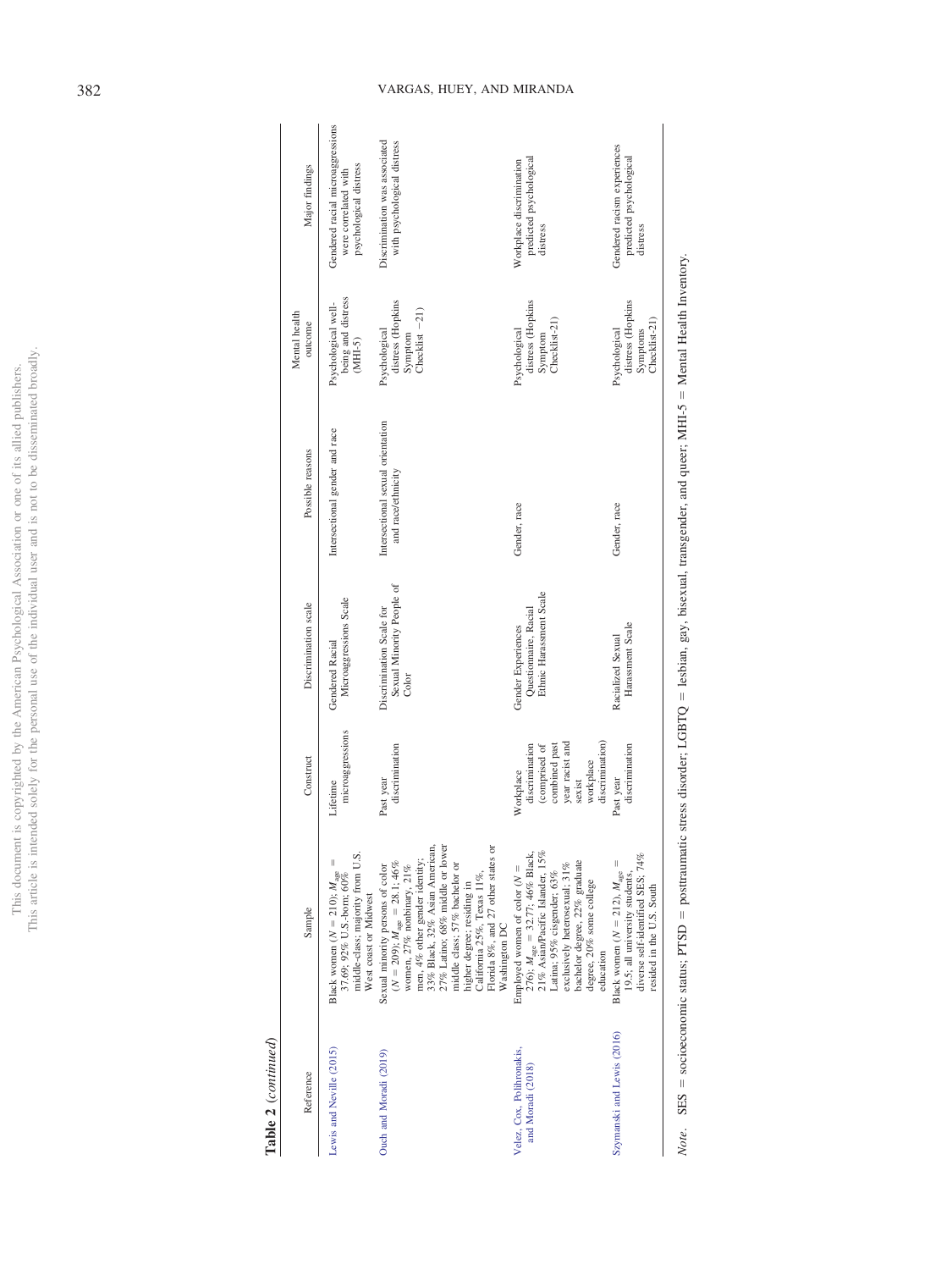This document is copyrighted by the American Psychological Association or one of its allied publishers.<br>This article is intended solely for the personal use of the individual user and is not to be disseminated broadly. This article is intended solely for the personal use of the individual user and is not to be disseminated broadly. This document is copyrighted by the American Psychological Association or one of its allied publishers.

| Major findings                            | predicted depression. When all<br>3 combined, only gender and<br>discrimination independently<br>SES uniquely contributed to<br>SES, gender, and race<br>depression     | only incarceration and drug use<br>Each type independently predicted<br>depression. When run together,<br>contributed to depression<br>discrimination uniquely                                         | Suicidality. Sexual orientation and<br>discrimination predicted MDD.<br>orientation, and intersectional<br>intersectional discrimination<br>intersectional predicted SI<br>predicted self-harm. Only<br>Depression. Racial, sexual | depression. When run together,<br>Both separately correlated with<br>both uniquely predicted<br>depression                                                                          | predicted marijuana use. When<br>predicted SI. When combined,<br>only heterosexism predicted.<br>Depression. Heterosexism and<br>Suicidality. Both racism and<br>run together, only racism<br>marijuana use and binge<br>separately and together.<br>uniquely contributed to<br>separately: only racism<br>heterosexism separately<br>Substance use. When run<br>contributed when run<br>racism both uniquely<br>drinking | homelessness stigma correlated<br>symptoms. When run together,<br>only racism and homelessness<br>independently associated with<br>Suicidality: Only racism and<br>combined, none were unique<br>were unique predictors.<br>with suicidality. When<br>Depression: All types<br>contributors |
|-------------------------------------------|-------------------------------------------------------------------------------------------------------------------------------------------------------------------------|--------------------------------------------------------------------------------------------------------------------------------------------------------------------------------------------------------|------------------------------------------------------------------------------------------------------------------------------------------------------------------------------------------------------------------------------------|-------------------------------------------------------------------------------------------------------------------------------------------------------------------------------------|---------------------------------------------------------------------------------------------------------------------------------------------------------------------------------------------------------------------------------------------------------------------------------------------------------------------------------------------------------------------------------------------------------------------------|---------------------------------------------------------------------------------------------------------------------------------------------------------------------------------------------------------------------------------------------------------------------------------------------|
| Health outcome                            | Depression symptoms<br>$(CES-D20)$                                                                                                                                      | Lifetime depression<br>(CDI)                                                                                                                                                                           | ideation (SI; CDC<br>(modified MDS);<br>harm or suicidal<br>past year self-<br>depression<br>symptoms<br>Past month<br>$s$ urvey)                                                                                                  | Depression symptoms<br>(BDI)                                                                                                                                                        | Past week depression<br>cigarette use, past<br>month marijuana<br>(SI; single item);<br>alcohol use, past<br>symptoms (CES-<br>suicidal ideation<br>use, past year<br>D); past year<br>past month<br>year binge<br>drinking                                                                                                                                                                                               | Past week depression<br>symptoms (CES-<br>adapted from<br>D); past year<br>suicidality<br>YRBS)                                                                                                                                                                                             |
| Measurement of multiple<br>discrimination | Categories qualifying amount of<br>number of settings in which<br>each type of discrimination<br>occurred (e.g., none, some,<br>discrimination based on<br>high sexism) | Ever/never discrimination per<br>reason                                                                                                                                                                | Latent class analysis categories:<br>intersectional discrimination<br>low, racial, sexual<br>orientation, and                                                                                                                      | Frequency of each type                                                                                                                                                              | Frequency of each type                                                                                                                                                                                                                                                                                                                                                                                                    | Frequency of each type (racism,<br>heterosexism) and degree of<br>agreement (homelessness<br>stigma)                                                                                                                                                                                        |
| Possible reasons                          | SES, gender, race                                                                                                                                                       | incarceration<br>Race, drug use,<br>prior                                                                                                                                                              | Race/ethnicity;<br>orientation;<br>nationality;<br>foreign<br>weight<br>sexual                                                                                                                                                     | Ethnicity, sexual<br>orientation                                                                                                                                                    | orientation<br>Race, sexual                                                                                                                                                                                                                                                                                                                                                                                               | race/ethnicity,<br>Homeless-ness,<br>orientation<br>sexual                                                                                                                                                                                                                                  |
| Discrimination scale                      | single item inquired about<br>(ever/never) across seven<br>discrimination<br>each type of<br>settings<br>∢                                                              | Single prompt with possible<br>reasons                                                                                                                                                                 | each reason (ever/never)<br>Single item inquiring about<br>discrimination based on                                                                                                                                                 | and employment-related);<br>discrimination in general<br>across multiple settings)<br>Functional Health scale<br>(ethnic discrimination<br>National Survey of<br>Adapted scale (gay | (across multiple settings);<br>discrimination in school)<br>Schedule of Racist Events<br>adapted scale (antigay                                                                                                                                                                                                                                                                                                           | Social Stigma Scale; Race-<br>AUDADIS-IV); Sexual<br>Ethnicity Scale (from<br>(AUDADIS-IV)<br>Discrimination<br>Orientation                                                                                                                                                                 |
| Construct                                 | Pervasive lifetime<br>discrimination                                                                                                                                    | Lifetime discrimination                                                                                                                                                                                | discrimination and<br>past year bullying<br>Past year                                                                                                                                                                              | Pervasive lifetime<br>discrimination                                                                                                                                                | school-<br>year<br>discrimination<br>Pervasive and<br>based past                                                                                                                                                                                                                                                                                                                                                          | pervasive past year<br>Social stigma and<br>discrimination                                                                                                                                                                                                                                  |
| Sample                                    | Pregnant women in Michigan<br>years of education; 60%<br>White, 82% at least 12<br>$(N = 2,731)$ ; $M_{\text{age}} =$<br>26.5; 27% Black, 73%<br>employed               | $M_{\text{age}} = 33; 70.13\% \text{ male};$<br>49.37% Black, 36.32%<br>Latino; 49.76% less than<br>Drug-using adults in New<br>York City ( $N = 636$ );<br>high school educated;<br>low-income sample | High school Boston students<br>45% non-Hispanic Black,<br>$(N = 965)$ ; 58% female;<br>$29\%$ Hispanic; $12\%$<br>sexual minority                                                                                                  | males in New York City<br>$(N = 301)$ ; $M_{\text{age}} = 41$ ;<br>9% U.S.-bom; low-<br>HIV-positive Latino gay<br>income                                                           | $M_{\rm age} = 17.45;$ 59% male,<br>adolescents ( $N = 276$ );<br>Black sexual minority<br>8% transgender                                                                                                                                                                                                                                                                                                                 | $M_{\text{age}} = 20.06; \text{ identified}$ as "100% hetero-sexual"<br>Milwaukee $(N = 89)$ ;<br>hetero-sexual" (7.6%)<br>Black homeless youth in<br>y(128001, 10 (964.64))                                                                                                                |
| Reference                                 | Holzman, Broman,<br>and Tian (2008)<br>Canady, Bullen,                                                                                                                  | Crawford et al. (2014)                                                                                                                                                                                 | Garnett et al. (2014)                                                                                                                                                                                                              | Reisen, Brooks, Zea,<br>Bianchi (2013) <sup>b</sup><br>Poppen, and                                                                                                                  | Thoma and Huebner<br>$(2013)^{b}$                                                                                                                                                                                                                                                                                                                                                                                         | Gattis and Larson<br>(2016)                                                                                                                                                                                                                                                                 |

# <span id="page-9-0"></span>Table 3. Studies Examining the Independent Effects of Different Types of Discrimination on Mental Health Outcomes **Table 3.** Studies Examining the Independent Effects of Different Types of Discrimination on Mental Health Outcomes

(*table continues*)

 $\label{eq:table} (table~continues)$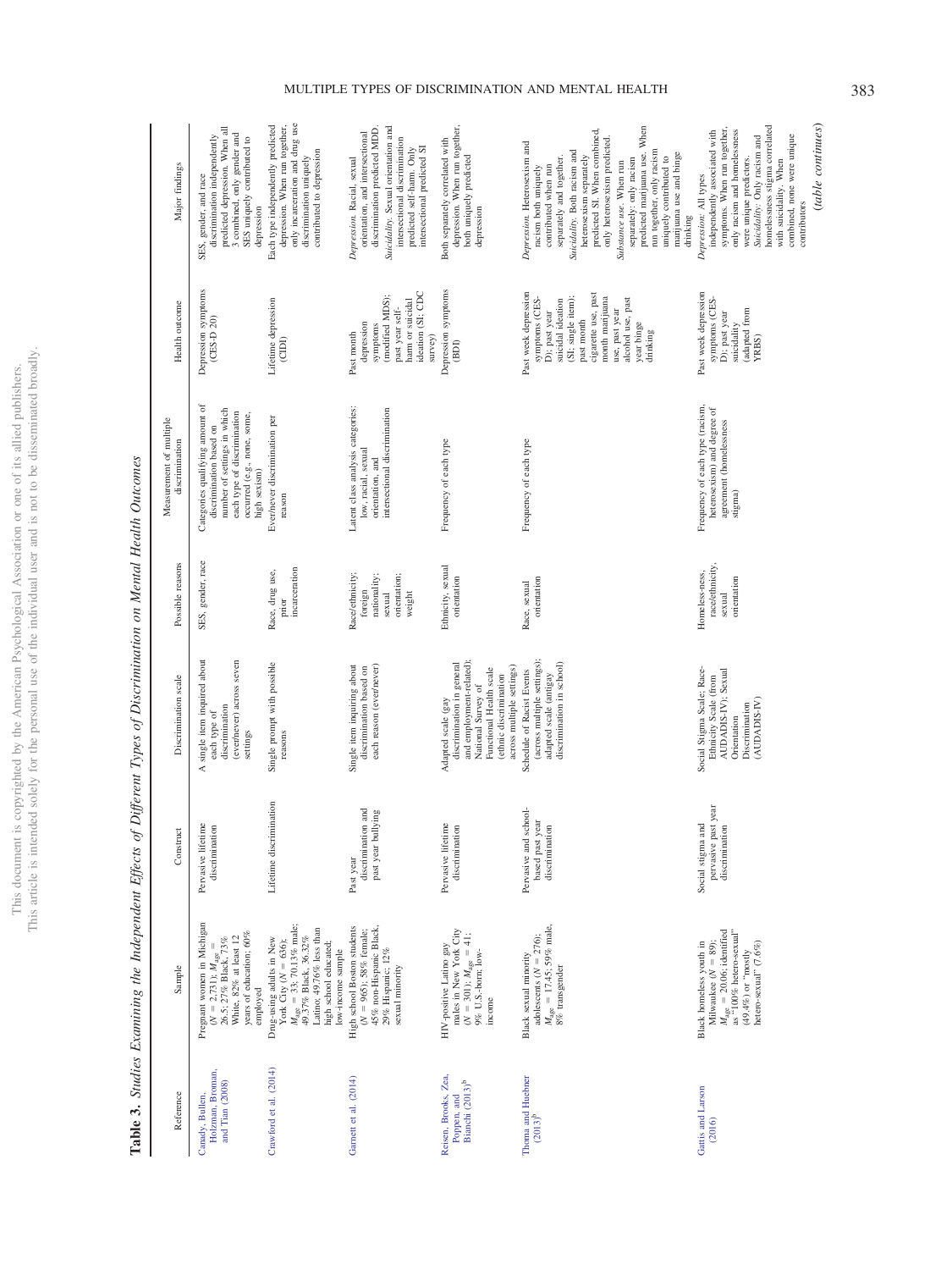|                          | į                        |
|--------------------------|--------------------------|
|                          | $\overline{\phantom{a}}$ |
| ו<br>נוב                 | i                        |
| ä                        | I                        |
| l                        |                          |
| ł                        |                          |
|                          |                          |
|                          | j                        |
|                          |                          |
|                          |                          |
|                          |                          |
|                          |                          |
| ì                        |                          |
| $\overline{\phantom{a}}$ | i                        |
|                          | ï                        |
|                          |                          |
|                          |                          |
|                          |                          |
| ì                        |                          |
|                          | j                        |
|                          |                          |
|                          |                          |
|                          |                          |
|                          |                          |
| j                        | j                        |
| í                        |                          |
|                          |                          |
|                          |                          |
|                          |                          |
|                          |                          |
| Ó                        | ミミ                       |
|                          |                          |
|                          |                          |
|                          |                          |
|                          | is a company of<br>J     |
|                          |                          |
|                          |                          |
|                          |                          |
| i                        | ï                        |
|                          | ֧֦֦֦֚֬֝֬֬֝֬֝֬֝֬          |
| 3                        |                          |
| ĉ                        |                          |
|                          | j                        |
| I<br>ℷ                   |                          |
| 2                        |                          |
|                          | $\mathbf{I}$<br>ī        |
|                          |                          |
|                          |                          |
|                          | ł                        |
| i                        |                          |
|                          |                          |
| u ubvi.                  |                          |
|                          |                          |
|                          | <b>TICA</b>              |
| ï                        | ź                        |
|                          |                          |
| i                        |                          |
| c<br>S                   |                          |
|                          |                          |
|                          |                          |
|                          | i                        |
|                          |                          |
|                          |                          |
| l                        | ļ                        |
| ł                        |                          |
|                          | j                        |
|                          | ł                        |
|                          | ï                        |
|                          | ĵ<br>ł<br>١              |
| I<br>í                   | i<br>ï                   |
|                          |                          |
| l                        |                          |
| ĉ<br>J<br>j<br>ì         |                          |
| ł                        |                          |
|                          | ï                        |
| í                        |                          |
|                          |                          |
| ١                        |                          |
| <b>LEXAND</b>            |                          |
| ¢                        | j                        |
|                          |                          |
|                          | ł                        |
|                          | j                        |
| $\overline{\phantom{a}}$ | í                        |
| i<br>I                   |                          |
|                          |                          |
|                          |                          |
|                          |                          |
| í                        |                          |
| j                        |                          |
|                          | j<br>¢                   |
|                          | В                        |
|                          |                          |
| l                        |                          |
| ŀ<br>ì                   |                          |
|                          |                          |
|                          | See of<br>i              |

 ${\bf Table ~3}~(continued)$ **Table 3** (*continued*)

| Reference                                           | Sample                                                                                                                                                                                                                                                                                                                                                   | Construct                                                                      | Discrimination scale                                                                                                                                                                                                                                              | Possible reasons                                                   | Measurement of multiple<br>discrimination                                                                                     | Health outcome                                                                                                                     | Major findings                                                                                                                                                                                                                                                                                                                                                                                                            |
|-----------------------------------------------------|----------------------------------------------------------------------------------------------------------------------------------------------------------------------------------------------------------------------------------------------------------------------------------------------------------------------------------------------------------|--------------------------------------------------------------------------------|-------------------------------------------------------------------------------------------------------------------------------------------------------------------------------------------------------------------------------------------------------------------|--------------------------------------------------------------------|-------------------------------------------------------------------------------------------------------------------------------|------------------------------------------------------------------------------------------------------------------------------------|---------------------------------------------------------------------------------------------------------------------------------------------------------------------------------------------------------------------------------------------------------------------------------------------------------------------------------------------------------------------------------------------------------------------------|
| Gregorich (2013) <sup>b</sup><br>Choi, Paul, Ayala, | 33.4% Latino; 66% U.S.-<br>education, 32% bachelor<br>bisexual, 7% other; 36%<br>HIV-positive; 39% high<br>who have sex with men<br>Racial/ethnic minority men<br>school degree or lower;<br>Asian/Pacific Islander,<br>bom; 74% gay, 19%<br>Angeles; $M_{\rm age} = 36;33.7\%$ Black, $32.9\%$<br>$(N = 1,196)$ in Los<br>$29\%$ some college<br>degree | Past year pervasive<br>discrimination                                          | general community (four<br>community (four items),<br>items); heterosexism in<br>gay community (four<br>(three items), family<br>items), among<br>heterosexual friends<br>Racism in general<br>(four items)                                                       | orientation<br>Race, sexual                                        | occurrence of each type of<br>using a Likert scale (1-4)<br>discriminatory experience<br>Degree of agreement with             | Past week depression<br>anxiety subscale)<br>symptoms (CES-<br>D); past week<br>anxiety (BSI-                                      | Depression. When combined, only<br>racism and homophobia within<br>uniquely predicted depression.<br>heterosexual friends uniquely<br>community and homophobia<br>unique predictor for Asians/<br>among heterosexual friends<br>the general community and<br>within gay community was<br>predicted anxiety. Racism<br>racism within the general<br>Anxiety. When combined,<br>Pacific Islanders only.<br>homophobia among |
| Raver and Nishii                                    | 58% women; 80% White,<br>organizations ( $N = 735$ );<br>Adult employees at various<br>20% racial minority                                                                                                                                                                                                                                               | Work-place harassment<br>$^{24}$<br>during past<br>months                      | Aggressive Experiences<br>subscale from Sexual<br>Gender Harassment<br>Experiences scale;<br>Ethnic Harassment<br>Questionnaire;<br>Experiences<br>Scale                                                                                                          | Gender, ethnicity,<br>generalized                                  | Frequency of each type                                                                                                        | General Wellbeing<br>Past month anxiety<br>and depression<br><b>(Psychological</b><br>symptoms<br>Index)                           | depression. When run together,<br>harassment predicted anxiety<br>only ethnic and generalized<br>All three types independently<br>predicted anxiety and<br>and depression                                                                                                                                                                                                                                                 |
| Sutter and Perrin                                   | $(N = 200)$ ; $M_{\text{age}} = 29.5$ ;<br>53% women, 32% men,<br>non-Latino Black, 27.5%<br>Asian/Asian American,<br>$92\%$ greater than high school education; $8.5\%$<br>LGBTQ ethnic minorities<br>American Indian, 19%<br>$9\%$ trans-gender; $33\%$<br>multiracial, 3% other;<br>13% Latino, 4.5%<br>unemployed                                    | past year pervasive<br>discrimination and<br>discrimination<br>Past year daily | and Discrimination Scale<br>Experiences Scale (Daily<br>subscale); Heterosexist<br>Harassment, Rejection,<br>Life Experiences<br>Racism and Life                                                                                                                  | Race/ethnicity,<br>and gender<br>orientation<br>identity<br>sexual | Frequency of each type                                                                                                        | Past week depression<br>(single item from<br>suicidal ideation<br>Checklist-25):<br>and anxiety<br>Symptom<br>(Hopkins<br>$SBQ-14$ | Suicidality: Only heterosexism<br>racism were unique predictors.<br>Depression: Heterosexism and<br>predicted suicidal ideation<br>(harassment/rejection)                                                                                                                                                                                                                                                                 |
|                                                     | 19% Latina; 45% graduate<br>degree, majority middle or<br>Sexual minority women from<br>Northeast and Mid-West<br>U.S. $(N = 134)$ ; $M_{\text{age}} = 32.53$ ; 40% Black, $14\%$<br>higher SES; 23% single<br>Asian/Asian American,                                                                                                                     | and<br>discrimination<br>Past year daily<br>pervasive                          | and Discrimination Scale<br>(LBW version; past year<br>year daily), Schedule of<br>Harassment, Rejection,<br>Racism subscale (past<br>settings), Heterosexist<br>(past year in multiple<br>Sexist Events-Recent<br>in multiple settings)<br>Daily Life Experience | orientation<br>Race, gender,<br>sexual                             | Frequency of each type                                                                                                        | Psychological distress<br>measuring anxiety<br>and depression<br>Checklist-21)<br>Symptoms<br>symptoms<br>(Hopkins                 | correlated with psychological<br>distress. When run together,<br>only heterosexism uniquely<br>Independently, each type<br>predicted distress                                                                                                                                                                                                                                                                             |
| Krieger et al. (2011)                               | school education or lower<br>poverty level, 65.6% high<br>Boston; $M_{\text{age}} = 49.3$ ;<br>38% Black, 22% Latino,<br>24% White; 50% U.S.-<br>minority; 45% below<br>1202 workers in greater<br>born; 74.8% sexual                                                                                                                                    | Pervasive and lifetime<br>discrimination and<br>harassment<br>past year        | item queries about having<br>multiple settings), single<br>ever been exposed to<br>Questionnaire (sexual<br>Discrimination (race,<br>based discrimination,<br>gender- or sexuality-<br>Sexual Experiences<br>Experiences of<br>harassment)                        | Race, gender,<br>orientation<br>sexual                             | (sexual orientation, gender),<br>based on race), ever/never<br>Number of situations (ever<br>frequency (sexual<br>harassment) | distress measuring<br>symptoms (K-6<br>psychological<br>anxiety and<br>depression<br>Past month<br>scale)                          | When run separately, race, gender,<br>When combined, only racism<br>harassment predicted distress.<br>uniquely predicted distress<br>discrimination, and sexual<br>and sexual harassment<br>sexual orientation                                                                                                                                                                                                            |

## 384 VARGAS, HUEY, AND MIRANDA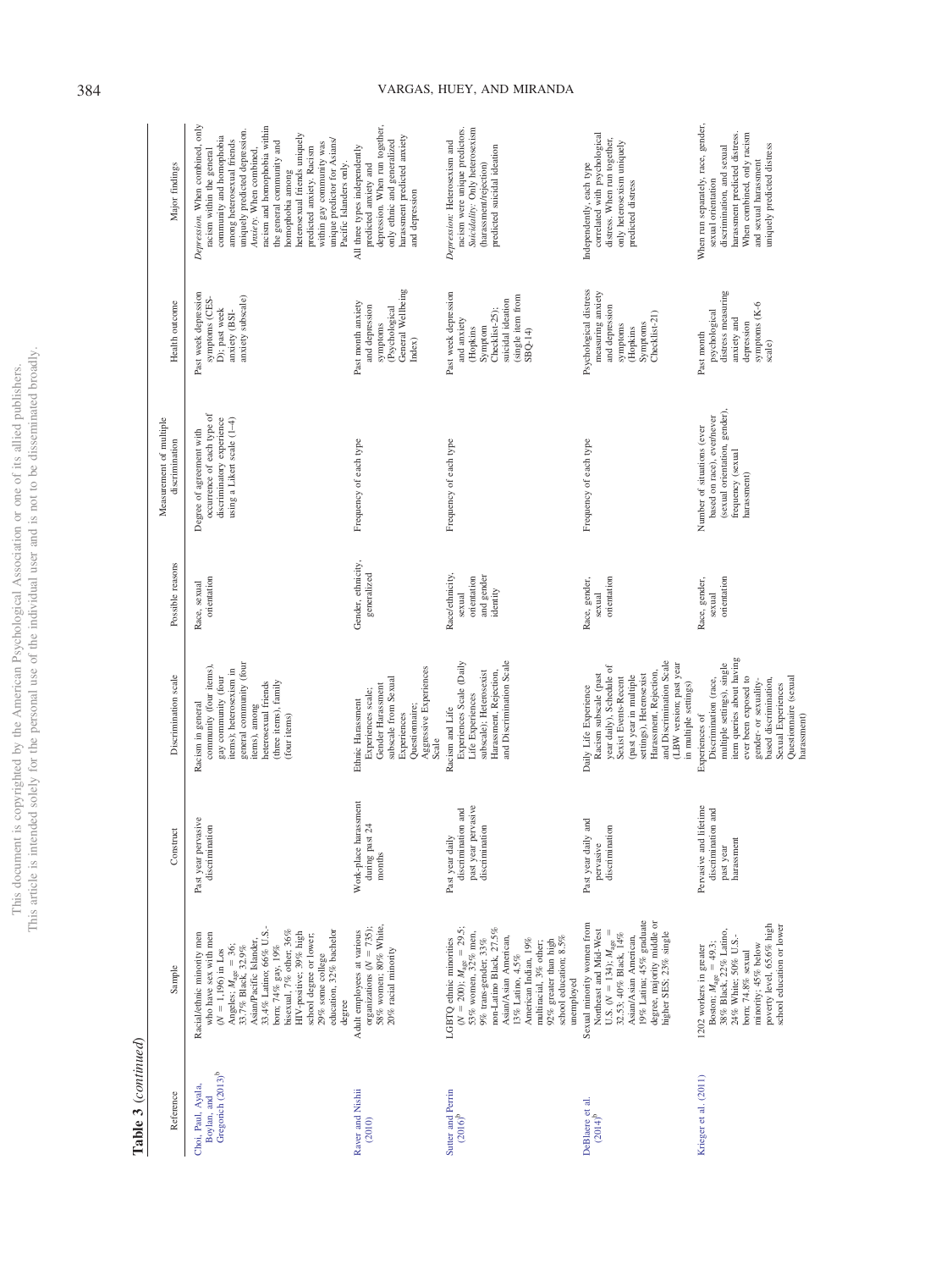This article is intended solely for the personal use of the individual user and is not to be disseminated broadly. This article is intended solely for the personal use of the individual user and is not to be disseminated broadly. This document is copyrighted by the American Psychological Association or one of its allied publishers. This document is copyrighted by the American Psychological Association or one of its allied publishers.

## Table 3 (continued) **Table 3** (*continued*)

| Sexual minority Latino men<br>Sample                                                                                                                                                                                             | Pervasive lifetime<br>Construct                                                                        | New scale based on content<br>Discrimination scale                                                                          | Possible reasons<br>Race, sexual                                                                | Measurement of multiple<br>discrimination<br>Frequency of each type | Health outcome<br>Past 6-month                                                                                                                       | Both homophobia and racism<br>Major findings                                                                                                                                                                                                                                                                                                                                                                                                            |
|----------------------------------------------------------------------------------------------------------------------------------------------------------------------------------------------------------------------------------|--------------------------------------------------------------------------------------------------------|-----------------------------------------------------------------------------------------------------------------------------|-------------------------------------------------------------------------------------------------|---------------------------------------------------------------------|------------------------------------------------------------------------------------------------------------------------------------------------------|---------------------------------------------------------------------------------------------------------------------------------------------------------------------------------------------------------------------------------------------------------------------------------------------------------------------------------------------------------------------------------------------------------------------------------------------------------|
| more; 27.3% unemployed<br>( $N = 912$ ); $M_{\text{age}} = 31.2$ ;<br>72.2% immigrant (52.6%<br>64.2% some college or                                                                                                            | discrimination                                                                                         | childhood and adulthood<br>from study focus groups<br>Assessed homophobia<br>and racism in several<br>settings occurring in | orientation                                                                                     |                                                                     | symptoms (single<br>created based on<br>content of focus<br>groups; 5 items<br>symptom scale<br>anxiety, and<br>depression,<br>suicidality<br>total) | uniquely predicted symptoms                                                                                                                                                                                                                                                                                                                                                                                                                             |
| 577); $M_{\text{age}} = 36.5 - 50.7$<br>years; 53% women over<br>national survey $(n =$<br>LGB subsample from a                                                                                                                  | Pervasive past year<br>discrimination                                                                  | Discrimination Scales<br>Adapted Experience of                                                                              | Race/ethnicity,<br>sex, sexual<br>orientation                                                   | Frequency per type                                                  | disorder, based on<br>anxiety subscales<br>combined mood/<br>(AUDADIS-IV)<br>Any past year                                                           | uniquely predicted past year<br>mental health disorder<br>When combined, only sexism                                                                                                                                                                                                                                                                                                                                                                    |
| surveys ( $N = 2718$ ); $M_{\text{age}} = 28.8$ ; 43.7 % Latina;<br>Asian; 72.6% high school<br>Women from two national<br>40.6% Black; 15.7%                                                                                    | Daily discrimination                                                                                   | Everyday Discrimination<br>Scale + reasons                                                                                  | ancestry, race,<br>weight, other<br>gender, age,<br>skin color),<br>Race (national<br>height or | Yes/no per reason                                                   | Lifetime premenstrual<br>Disorder (PMDD;<br>symptoms (PMS)<br>and premenstrual<br>Dysphoric<br>CIDI                                                  | PMDD. When run together, race,<br>gender, and other predicted<br>gender, and other predicted<br>PMS. When run together, race,<br>symptoms.<br>disorder                                                                                                                                                                                                                                                                                                  |
| university and community<br>of education, but of these<br>high school highest level<br>middle social class; 72%<br>80% working towards a<br>identified as lower and<br>samples; $M_{\text{age}} = 27.77$<br>133 Black women from | Lifetime and past year<br>discrimination (for<br>each measure)                                         | Schedule of Racist Events,<br>Schedule of Sexist<br>Events                                                                  | Race, sex                                                                                       | Frequency per type per<br>timeframe                                 | Psychological distress<br>(Brief Symptom<br>Inventory)                                                                                               | uniquely contributed to distress<br>Path analysis showed that when<br>combined, only sexism                                                                                                                                                                                                                                                                                                                                                             |
| HIV-positive Black men who<br>have sex with men $(N =$<br>recruited in HIV social<br>medical clinics in Los<br>service agencies and                                                                                              | discrimination<br>Past year                                                                            | Scale; Black, HIV, Gay<br>Multiple Discrimination<br>subscales                                                              | Race, HIV status,<br>orientation<br>sexual                                                      | Multiple situations yes/no per<br>reason                            | Past month PTSD<br>(PTSD Scale)                                                                                                                      | predicted PTSD symptoms<br>When combined, only HIV                                                                                                                                                                                                                                                                                                                                                                                                      |
| 50.1% women; majority<br>$(N = 3,724)$ ; majority<br>Nationally representative<br>junior college or high<br>non-Hispanic Whites:<br>survey of U.S. adults                                                                        | past year<br>(time-frame not<br>discrimination<br>harassment<br>Work-place<br>specified),<br>workplace | discrimination by reason,<br>single item about sexual<br>Three questions assessing<br>harassment and other<br>harassment    | ethnic origin,<br>Gender, race or<br>age, other                                                 | Ever/never by reason and<br>harassment questions                    | Self-reported number<br>of days with poor<br>during the past<br>month (single<br>mental health<br>item)                                              | experiencing other harassment<br>experiencing other harassment<br>to experience no poor mental<br>mental health days; for men,<br>made them 66.5% less likely<br>higher mean number of poor<br>discrimination (51.7%) were<br>health days. Overall, women<br>less likely to have no poor<br>types were not significant.<br>mental health days. Other<br>harassment showed 38%<br>who experienced other<br>When combined, women<br>$(43.3\%)$ and gender |

*Note*. SES - $=$  socioeconomic status; LGB  $=$  $=$  Lesbian, gay, bisexual; PTSD  $=$  posttraumatic stress disorder; CIDI - Composite International Diagnostic Interview; AUDADIS alcohol use disorder and associated disabilities interview schedule;  $YRBS =$  $=$  Youth risk behavior survey; SBQ  $=$  Suicide behaviors questionnaire. *Note*. SES = socioeconomic status; LGB = Lesbian, gay, bisexual; PTSD = posttraumatic stress disorder; CIDI = Composite International Diagnostic Interview; AUDADIS = alcohol use disorder<br>and associated disabilities inter This study also examined depression but we were unable to interpret these findings. b Indicates study without major methodological flaws included in review analysis of depression.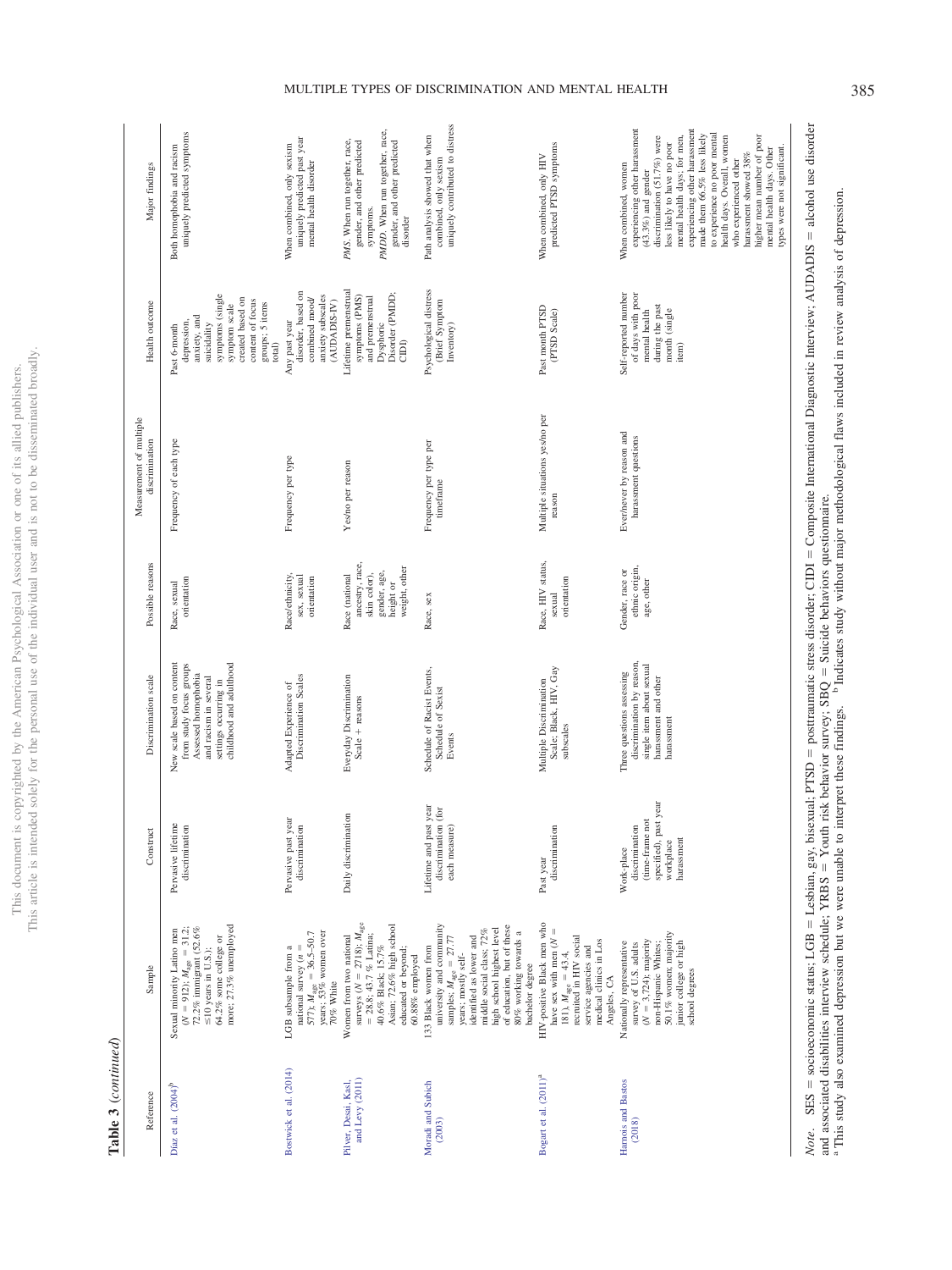minority adults [\(Sutter & Perrin, 2016\)](#page-16-9). These studies provide initial support for the risk model, and suggest that experiencing heterosexism may contribute, beyond other discrimination experiences, to suicidality among racial/ethnic minorities and SGMs.

Few studies examined other mental health problems. One study showed that sexism, but not racism, uniquely contributed to distress [\(Moradi & Subich, 2003\)](#page-15-28). Only one study reviewed here examined substance use, and found that both racism and heterosexism play a unique role in explaining some types of substance use and abuse [\(Thoma & Huebner, 2013\)](#page-16-1). One study examining PTSD symptoms found no evidence in support of racism or heterosexism as unique predictors [\(Bogart et al., 2011\)](#page-14-11). One study showed that both racism and homophobia were unique predictors of anxiety among Asian/ Pacific Islanders, Black, and Latino men, [\(Choi et al., 2013\)](#page-14-9). Another study found that women who reported discrimination based on race, gender, and other reasons showed higher odds of premenstrual dysphoric disorder, when accounting for other types of discrimination [\(Pilver, Desai, Kasl, & Levy,](#page-15-27) [2011\)](#page-15-27).

In summary, these studies yield largely inconclusive findings. Only a limited number of studies examined mental health problems beyond depression, with most problems represented in only a single study. However, a few studies point to heterosexism, above and beyond racism, playing an important role in explaining suicide risk among SGM racial/ethnic minorities.

## **Discussion**

## **Summary of Findings**

We reviewed existing literature to evaluate support for risk or resilience explanations among people who experienced multiple discrimination in the United States. We identified 40 studies, which primarily assessed depressive symptoms and typically addressed one of three different questions concerning the link between multiple discrimination and mental health. For the most part, studies that measured multiple types or intersectional discrimination showed evidence of risk for poorer mental health across a range of problems. Few studies found evidence of resilience, and this may be partly explained by methodological differences.

We also reviewed literature examining whether discrimination types differed in their impact on mental health problems. We identified a large group of studies that compared the independent effects of different kinds of discrimination on mental health problems. However, most of these studies were methodologically flawed. Studies without major flaws suggest that among SGM racial/ethnic minorities, both racism and heterosexism uniquely contribute to depression symptoms. Some initial work suggests that heterosexism, but not racism, uniquely contributes to suicidality among some racial/ethnic and SGM groups. Given that the most commonly assessed types of discrimination were racism and heterosexism, we were unable to reach clear conclusions from the literature about other kinds of discrimination (e.g., sexism). In general, these studies provide initial support for the risk model, in depression symptoms and suicidality.

However, across all studies we noted numerous problems and important gaps in the literature. This limits our ability to draw clear conclusions about whether experiencing multiple types of discrimination confers mental health risk or resilience. We discuss below the significant methodological problems and variability in the existing literature, and suggest future directions to improve this important body of work.

## **Critique of Existing Literature**

**Correspondence between discrimination and study sample.** For many studies, the types of discrimination assessed did not correspond to samples' characteristics, or did so inconsistently. For example, [Gattis and Larson \(2016\)](#page-15-19) measured racism, homelessness stigma, and heterosexism in their study of Black homeless youth. Yet, fewer than half of the sample identified as sexual minority and, thus, the odds that participants experienced racism or homelessness stigma versus heterosexism were likely greater. Not surprisingly, the authors found that racism and homelessness stigma, but not heterosexism, were unique predictors of depression. Similarly, [Canady and colleagues \(2008\)](#page-14-10) and others' (e.g., [Crawford et al., 2014;](#page-14-8) [Harnois & Bastos, 2018;](#page-15-15) [Pilver et](#page-15-27) [al., 2011\)](#page-15-27) results mirror inconsistent correspondence between their samples and the types of discrimination evaluated. Similarly, [Cala](#page-14-5)[brese et al., 2015](#page-14-5) and [Vu et al., 2019](#page-16-5) both found that among women, but not men, multiple discrimination was related to greater depression. This difference may be explained by correspondence issues, because racial/ethnic minority women are more likely to experience both racism and sexism, whereas racial/ethnic minority men are less likely to experience sexism and therefore may experience only a single type of discrimination (racism). This methodological issue may have contributed to conflicting findings across many of the studies, and muddles their interpretation.

**Measurement of multiple discrimination.** Furthermore, we noted several methodological issues surrounding the way studies measured discrimination. First, some studies relied on a dichotomous measure of discrimination (e.g., "In your lifetime, have you ever experienced discrimination or unfair treatment?"; [Crawford et al., 2014;](#page-14-8) [Garnett et al., 2014;](#page-15-18) [Krieger et al., 2011;](#page-15-16) [Harnois & Bastos, 2018\)](#page-15-15). These assessments likely tap into a range of experiences, from a single event in a person's life, to chronic discrimination, and into diverse severity of discrimination events (e.g., major events like losing a job vs. daily unfair events). This is a problem because chronic [\(Schmitt, Branscombe, Postmes, &](#page-16-13) [Garcia, 2014\)](#page-16-13) and major discriminatory [\(Lewis et al., 2015\)](#page-15-25) experiences are associated with poor health, but limited evidence has examined the role of low frequency discriminatory events. The lack of theoretical rationale for why unspecified, potentially single-event discrimination would affect health makes it difficult to interpret these studies' findings.

Second, studies varied in whether they assessed pervasive discrimination—that is, discrimination that takes place in multiple contexts [\(Krieger, 2012\)](#page-15-4). While some studies measured discrimination across multiple settings (e.g., discrimination at work, housing, and health care; [Bogart et al., 2011\)](#page-14-11), others inquired about discrimination globally, without specifying the setting (e.g., [Gar](#page-15-18)[nett et al., 2014](#page-15-18) asked participants if they had been "discriminated against or been treated badly by other people"), or in they specified a single type of setting (e.g., workplace discrimination; [Harnois &](#page-15-15) [Bastos, 2018;](#page-15-15) [Raver & Nishii, 2010\)](#page-16-0). Particularly concerning were studies in our review that assessed pervasive discrimination incon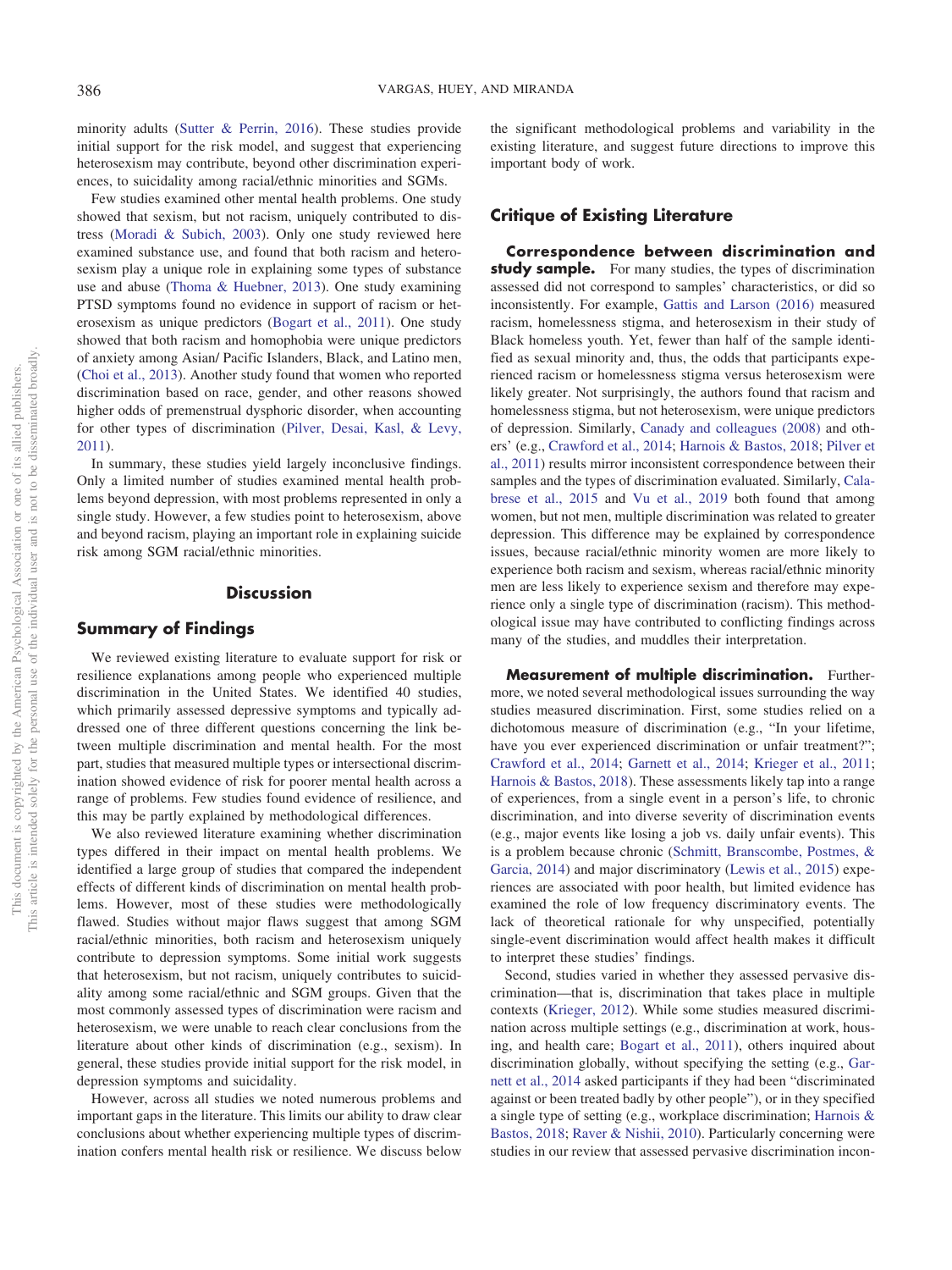sistently—inquiring about discrimination across several settings for some types of discrimination but not others. For example, several studies inquired about pervasive racism, but did not specify the settings in which other kinds of discrimination (e.g., heterosexism or sexism) occurred (e.g., [Díaz et al., 2004;](#page-15-17) [Krieger et al.,](#page-15-16) [2011;](#page-15-16) [Thoma & Huebner, 2013\)](#page-16-1). Some theoretical and experimental work suggests that experiencing pervasive discrimination is worse for psychological health than single-event discrimination (see [Schmitt et al., 2014\)](#page-16-13). More research is needed to understand the implications of measuring and comparing dichotomous, frequent, setting-specific, and pervasive discrimination. Many studies in our review did not appear to acknowledge these differences or provide a rationale behind their measurement choices.

Additionally, several studies relied on single-item assessments of discrimination (e.g., [Canady et al., 2008;](#page-14-10) [Crawford et al., 2014\)](#page-14-8). Multiple studies also used unvalidated measures to assess discrimination (e.g., [Choi et al., 2013;](#page-14-9) [Grollman, 2012;](#page-15-2) [Hammond et al.,](#page-15-13) [2010;](#page-15-13) [Harnois & Bastos, 2018\)](#page-15-15). These measurement problems must be addressed to better understand the relationship between multiple discrimination and mental health.

Moreover, some debate exists about how best to capture experiences of multiple discrimination [\(Harnois, 2014\)](#page-15-3). Our review included studies that relied on diverse measurements, including two-stage measures of unfair treatment, multiple one-stage measures of single kinds of discrimination, or single scales of intersectional discrimination. We did not find any pattern of differences based on these measures. This may suggest that in terms of the impact they have on mental health, any of the three methods are acceptable to examine evidence of risk for multiple discrimination. However, a more thorough review is needed to understand how these different approaches toward multiple discrimination relate to one another.

Finally, nearly every study in our review assessed racism, while other forms of discrimination were mostly missing from the literature. For example, a small proportion of studies examined sexism, yet approximately half the population is female. Furthermore, most of the studies examining racism focused on Blacks or Latinos. Yet, other racial/ethnic minority groups are also affected by discrimination. One study suggested that racism, when compared with other kinds of discrimination, may be especially important toward understanding anxiety among SM Asian/Pacific Islander men [\(Choi et al., 2013\)](#page-14-9). Similarly, some studies showed gender differences in the relationship between multiple discrimination and mental health (e.g., [Calabrese et al.,](#page-14-5) [2015;](#page-14-5) [Vu et al., 2019\)](#page-16-5). To understand how experiencing multiple-discrimination may affect mental health, greater attention to diverse kinds of discrimination and minority samples are needed. Additionally, many of the studies involved small sample sizes that may have affected our ability to identify patterns within the data. Future research may benefit from attending to demographic differences and greater sample size to understand whether multiple discrimination affects groups differently.

**Mental health measurement and study timeframe.** Studies measured diverse mental health outcomes. Most studies examined depression, but primarily measured symp $t$ <sub>toms</sub> ( $n = 17$ ) not disorder. Greater attention to mental health disorders, rather than symptoms, may help clarify the role of discrimination in disparities among multiply marginalized groups.

Future research should also continue to attend to mental health problems other than depression. Additionally, nearly all the studies in this review were cross-sectional and all were correlational, making inferences about causality impossible [\(Lewis et al., 2015\)](#page-15-25). More longitudinal studies, controlling for baseline depression, are needed to understand the relationship between multiple discrimination and mental health problems.

**Missing theoretical mechanisms.** We found evidence that discrimination types contribute to mental health in different ways. Similarly, a past meta-analysis found differences in the effect sizes of discrimination types with psychological wellbeing [\(Schmitt et al., 2014\)](#page-16-13). Yet, few studies attended to why these differences exist. Discrimination appears to affect health through repeated activation of one's stress response [\(Busse et al., 2017;](#page-14-1) [Meyer, 2003\)](#page-15-5), but what differentiates the stress of one discrimination experience from another? The literature lacks clear conceptual mechanisms to explain these differences. Some scholars have suggested the pervasiveness of multiple discrimination is at fault [\(Thoma & Huebner,](#page-16-1) [2013\)](#page-16-1). It is also possible that differences are related to the concealability of stigmas, or whether different types of discrimination are subtle or blatant. Some initial work indicates that concealable (vs. unconcealable) and some kinds of subtle (vs. blatant) discrimination may be more harmful to health [\(Pascoe](#page-15-1) [& Smart Richman, 2009;](#page-15-1) [Pilver et al., 2011;](#page-15-27) [Schmitt et al.,](#page-16-13) [2014\)](#page-16-13). Greater attention to these myriad factors may help us understand why and how differences emerge across experiences of multiple discrimination.

## **Future Directions**

**Coping as a moderator.** To properly understand how experiencing multiple discrimination affects health, future work must also attend to potential modifying factors. People may utilize diverse coping strategies to manage experiences of discrimination, such as a heightened sense of competency, reappraisal of a situation, or seeking social support to cope with discrimination stress [\(Cyrus, 2017\)](#page-14-0). This may help buffer the impact of discrimination on health. Findings on this topic are mixed and more work is needed [\(Brondolo, Brady Ver Halen, Pencille, Beatty, & Contrada,](#page-14-12) [2009;](#page-14-12) [Pascoe & Smart Richman, 2009\)](#page-15-1). Attention to these factors is important for understanding multiple discrimination.

Although our review shows limited evidence of resilience in the relationship between discrimination and mental health, the risk and resilience framework partly relies on a moderator explanation that does not appear to have been examined. Resilience theory suggests that people who experience multiple discrimination generalize their coping strategies to manage diverse discrimination experiences. Because the studies we reviewed generally did not measure coping, we are unable to say how people respond to multiple discrimination. However, some scholars have suggested that multiply marginalized groups may have limited access to resources to cope with discrimination that likely contributes to their experiencing more cumulative social stress associated with discrimination [\(Meyer et al., 2008\)](#page-15-7). More work is needed to understand how multiply marginalized groups cope with discrimination and how this affects mental health.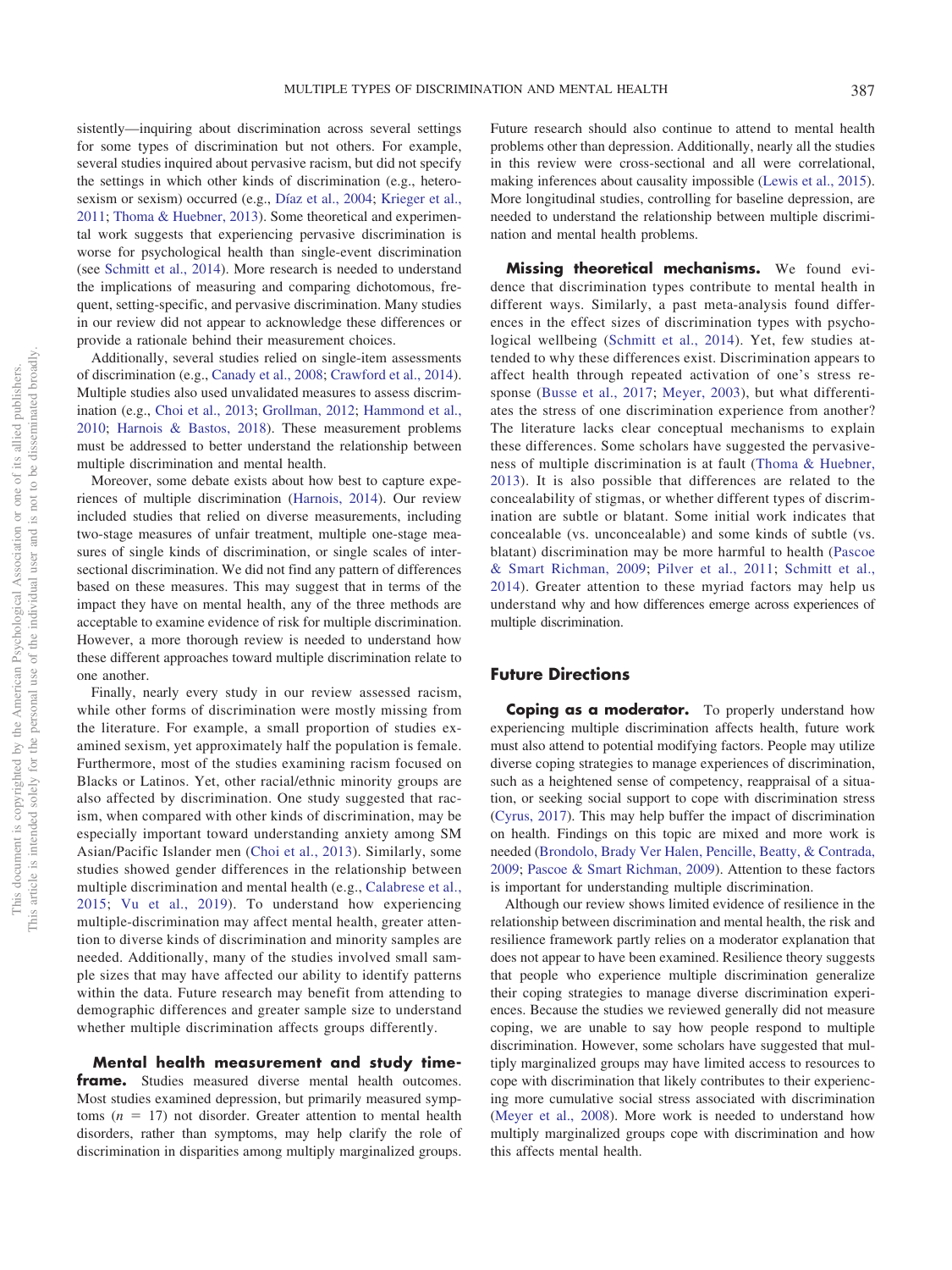**Internalized stigma.** Conceptual models of stigma related to mental illness point to multiple dimensions through which health may be affected [\(Link & Phelan, 2001\)](#page-15-29), including external and internalized stigma. Internalized stigma refers to the extent to which a person adopts stigmatized views about their identity, which can affect the way she views her social status [\(Schmitt et al.,](#page-16-13) [2014\)](#page-16-13). Our review focused on perceived interpersonal discrimination, which is a type of external stigma. However, many studies suggest that internalized stigma may also be damaging to mental health, even when controlling for external stigma [\(Carr, Szyman](#page-14-13)[ski, Taha, West, & Kaslow, 2014;](#page-14-13) [Kecojevic, Wong, Corliss, &](#page-15-30) [Lankenau, 2015;](#page-15-30) [Szymanski & Stewart, 2010;](#page-16-14) [Velez, Moradi, &](#page-16-15) [DeBlaere, 2015\)](#page-16-15). More attention is needed to understand how discrimination experiences may affect internal self-perceptions and the relationship this has with health. For example, future studies may examine what role the demographic characteristics of those perpetrating discrimination has on discrimination, internal-

## **Limitations and Conclusion**

ization, and mental health.

Several limitations exist. We conducted a review of only published peer-reviewed studies based in the United States. It is unclear how multiple discrimination may affect the mental health of persons living outside of the United States. Additionally, while we relied on multiple methods to identify studies for our review, it is possible we missed other relevant studies. The low number of studies examining mental health problems other than depression may indicate that our keywords missed these studies. However, given the broad focus on mental health in our search strategy, it seems more likely that the lack of nondepression studies reflects the current state of the field. Furthermore, given that most studies examined depression symptoms, it is unclear what role multiple discrimination may play in exacerbating risk of developing depressive disorder. Additionally, it is likely multiple discrimination affects health in a more complex way than captured by our broad conceptual models of risk and resilience. Furthermore, although individual-level reports of discrimination are an important way of analyzing the effects on health, this method does not allow us to capture the numerous other ways in which discrimination may indirectly affect health [\(Krieger, 2012\)](#page-15-4). Comparisons of the health effects of interpersonal discrimination types may overlook important discriminatory historical and structural factors that contribute to health inequities. Finally, most studies were comprised of crosssectional data, and all relied on data collected from the same source (i.e., the mono-method bias). These limitations do not allow us to determine the directionality of the relationship between multiple discrimination and mental health.

Nevertheless, our review provides an important summary and critique of the existing literature on the relationship between multiple discrimination and health. We propose that the multiple discrimination literature currently answers related, but different, questions: (a) whether it increases a person's chances of poor mental health; and (b) how much of a person's mental health problems are explained by different types of discrimination. Our review of existing literature shows initial evidence of the risk model, with limited support for the resilience model. However, to draw clear conclusions about how experiencing multiple types of discrimination affects mental health, future research must address the methodological issues and empirical gaps we described.

**Keywords:** multiple discrimination; perceived discrimination; depression; multiple marginalization; intersectionality

## **References**

- <span id="page-14-6"></span>Balsam, K. F., Molina, Y., Beadnell, B., Simoni, J., & Walters, K. (2011). Measuring multiple minority stress: The LGBT People of Color Microaggressions Scale. *Cultural Diversity and Ethnic Minority Psychology, 17,* 163–174. http://dx.doi.org/10.1037/a0023244
- <span id="page-14-11"></span>Bogart, L. M., Wagner, G. J., Galvan, F. H., Landrine, H., Klein, D. J., & Sticklor, L. A. (2011). Perceived discrimination and mental health symptoms among black men with HIV. *Cultural Diversity & Ethnic Minority Psychology, 17,* 295–302. http://dx.doi.org/10.1037/a0024056
- <span id="page-14-3"></span>Borenstein, M., Hedges, L. V., Higgins, J. P., & Rothstein, H. R. (2009). *Introduction to meta-analysis*. Chichester, England: Wiley. http://dx.doi.org/10.1002/9780470743386
- <span id="page-14-4"></span>Bostwick, W. B., Boyd, C. J., Hughes, T. L., West, B. T., & McCabe, S. E. (2014). Discrimination and mental health among lesbian, gay, and bisexual adults in the United States. *American Journal of Orthopsychiatry, 84,* 35– 45. http://dx.doi.org/10.1037/h0098851
- <span id="page-14-2"></span>Bowleg, L. (2008). When Black + lesbian + woman  $\neq$  Black lesbian woman: The methodological challenges of qualitative and quantitative intersectionality research. *Sex Roles, 59,* 312–325. http://dx.doi.org/10.1007/ s11199-008-9400-z
- <span id="page-14-12"></span>Brondolo, E., Brady Ver Halen, N., Pencille, M., Beatty, D., & Contrada, R. J. (2009). Coping with racism: A selective review of the literature and a theoretical and methodological critique. *Journal of Behavioral Medicine, 32,* 64 – 88. http://dx.doi.org/10.1007/s10865-008-9193-0
- <span id="page-14-1"></span>Busse, D., Yim, I. S., Campos, B., & Marshburn, C. K. (2017). Discrimination and the HPA axis: Current evidence and future directions. *Journal of Behavioral Medicine, 40,* 539 –552. http://dx.doi.org/10.1007/ s10865-017-9830-6
- <span id="page-14-5"></span>Calabrese, S. K., Meyer, I. H., Overstreet, N. M., Haile, R., & Hansen, N. B. (2015). Exploring discrimination and mental health disparities faced by black sexual minority women using a minority stress framework. *Psychology of Women Quarterly, 39,* 287–304. http://dx.doi.org/ 10.1177/0361684314560730
- <span id="page-14-10"></span>Canady, R. B., Bullen, B. L., Holzman, C., Broman, C., & Tian, Y. (2008). Discrimination and symptoms of depression in pregnancy among African American and White women. *Women's Health Issues, 18,* 292–300. http://dx.doi.org/10.1016/j.whi.2008.04.003
- <span id="page-14-13"></span>Carr, E. R., Szymanski, D. M., Taha, F., West, L. M., & Kaslow, N. J. (2014). Understanding the link between multiple oppressions and depression among African American women: The role of internalization. *Psychology of Women Quarterly, 38,* 233–245. http://dx.doi.org/10.1177/ 0361684313499900
- <span id="page-14-9"></span>Choi, K. H., Paul, J., Ayala, G., Boylan, R., & Gregorich, S. E. (2013). Experiences of discrimination and their impact on the mental health among African American, Asian and Pacific Islander, and Latino men who have sex with men. *American Journal of Public Health, 103,* 868 – 874. http://dx.doi.org/10.2105/AJPH.2012.301052
- <span id="page-14-8"></span>Crawford, N. D., White, K., Rudolph, A. E., Jones, K. C., Benjamin, E. O., & Fuller, C. M. (2014). The relationship between multiple forms of discrimination, neighborhood characteristics, and depression among illicit drug users in New York City. *Journal of Drug Issues, 44,* 197–211. http://dx.doi.org/10.1177/0022042613494840
- <span id="page-14-0"></span>Cyrus, K. (2017). Multiple minorities as multiply marginalized: Applying the minority stress theory to LGBTQ people of color. *Journal of Gay & Lesbian Mental Health, 21,* 194 –202. http://dx.doi.org/10 .1080/19359705.2017.1320739
- <span id="page-14-7"></span>DeBlaere, C., Brewster, M. E., Bertsch, K. N., DeCarlo, A. L., Kegel, K. A., & Presseau, C. D. (2014). The protective power of collective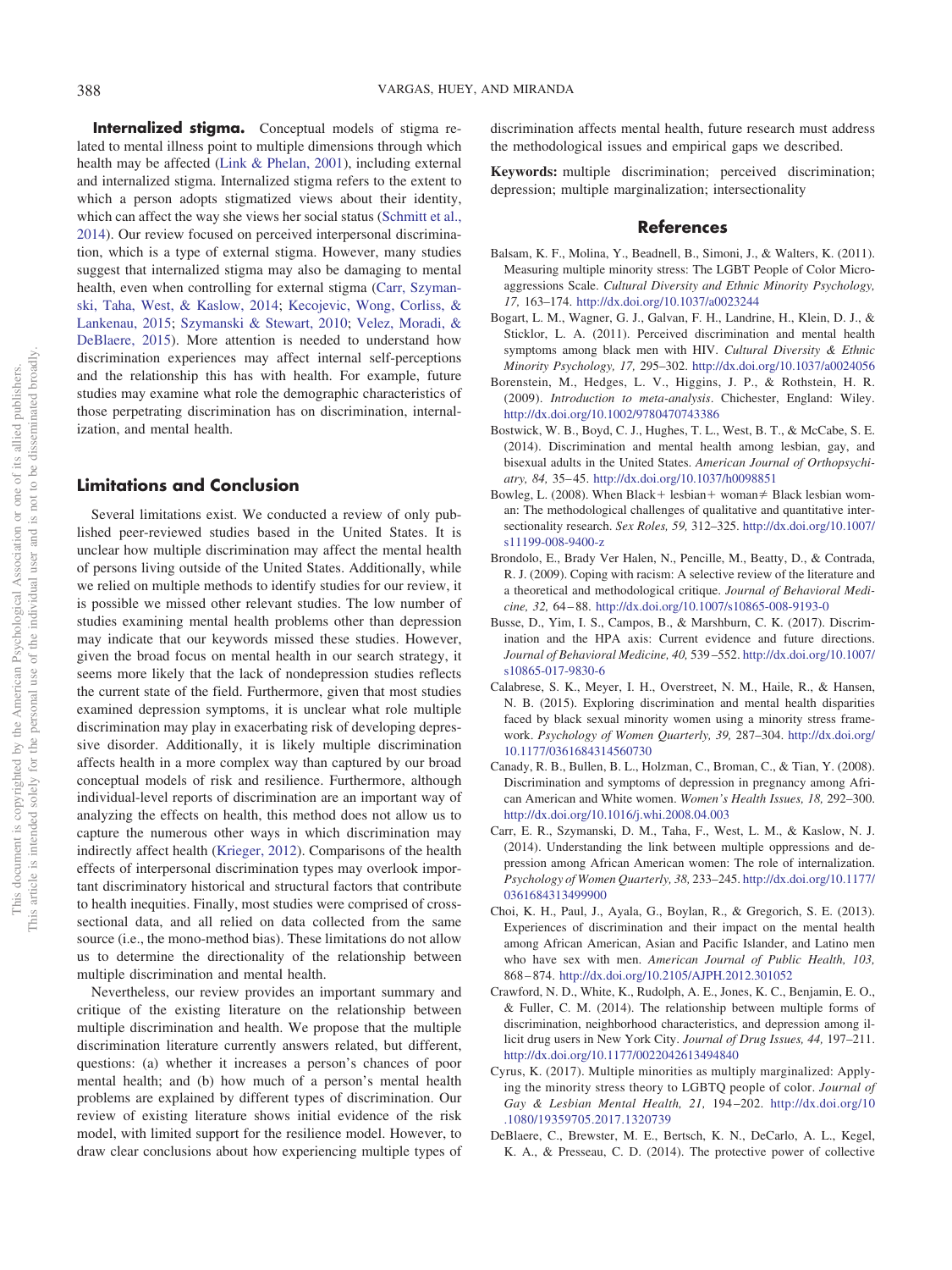action for sexual minority women of color. *Psychology of Women Quarterly, 38,* 20 –32. http://dx.doi.org/10.1177/0361684313493252

- <span id="page-15-17"></span>Díaz, R. M., Ayala, G., & Bein, E. (2004). Sexual risk as an outcome of social oppression: Data from a probability sample of Latino gay men in three U.S. cities. *Cultural Diversity and Ethnic Minority Psychology, 10,* 255–267. http://dx.doi.org/10.1037/1099-9809.10.3.255
- <span id="page-15-18"></span>Garnett, B. R., Masyn, K. E., Austin, S. B., Miller, M., Williams, D. R., & Viswanath, K. (2014). The intersectionality of discrimination attributes and bullying among youth: An applied latent class analysis. *Journal of Youth and Adolescence, 43,* 1225–1239. http://dx.doi.org/10.1007/s109 64-013-0073-8
- <span id="page-15-19"></span>Gattis, M. N., & Larson, A. (2016). Perceived racial, sexual identity, and homeless status-related discrimination among Black adolescents and young adults experiencing homelessness: Relations with depressive symptoms and suicidality. *American Journal of Orthopsychiatry, 86,* 79 –90. http://dx.doi.org/10.1037/ort0000096
- <span id="page-15-11"></span>Gayman, M. D., & Barragan, J. (2013). Multiple perceived reasons for major discrimination and depression. *Society and Mental Health, 3,* 203–220. http://dx.doi.org/10.1177/2156869313496438
- <span id="page-15-2"></span>Grollman, E. A. (2012). Multiple forms of perceived discrimination and health among adolescents and young adults. *Journal of Health and Social Behavior, 53,* 199 –214. http://dx.doi.org/10.1177/0022146 512444289
- <span id="page-15-6"></span>Grollman, E. A. (2014). Multiple disadvantaged statuses and health: The role of multiple forms of discrimination. *Journal of Health and Social Behavior, 55,* 3–19. http://dx.doi.org/10.1177/0022146514521215
- <span id="page-15-9"></span>Grollman, E. A., & Hagiwara, N. (2017). Measuring self-reported discrimination: Trends in question wording used in publicly accessible datasets. *Social Currents, 4,* 287–305. http://dx.doi.org/10.1177/23294965 17704875
- <span id="page-15-13"></span>Hammond, W. P., Gillen, M., & Yen, I. H. (2010). Workplace discrimination and depressive symptoms: A study of multi-ethnic hospital employees. *Race and Social Problems, 2,* 19 –30. http://dx.doi.org/10.1007/ s12552-010-9024-0
- <span id="page-15-3"></span>Harnois, C. E. (2014). Are perceptions of discrimination unidimensional, oppositional, or intersectional? Examining the relationship among perceived racial– ethnic-, gender-, and age-based discrimination. *Sociological Perspectives, 57,* 470 – 487. http://dx.doi.org/10.1177/07311 21414543028
- <span id="page-15-15"></span>Harnois, C. E., & Bastos, J. L. (2018). Discrimination, harassment, and gendered health inequalities: Do perceptions of workplace mistreatment contribute to the gender gap in self-reported health? *Journal of Health and Social Behavior, 59,* 283–299. http://dx.doi.org/10.1177/ 0022146518767407
- <span id="page-15-8"></span>Helson, H. (1964). *Adaptation-level theory: An experimental and systematic approach to behavior*. New York, NY: Harper and Row.
- <span id="page-15-20"></span>Jefferson, K., Neilands, T. B., & Sevelius, J. (2013). Transgender women of color: Discrimination and depression symptoms. *Ethnicity and Inequalities in Health and Social Care, 6,* 121–136. http://dx.doi.org/10 .1108/EIHSC-08-2013-0013
- <span id="page-15-12"></span>Kaufman, J., & Charney, D. (2000). Comorbidity of mood and anxiety disorders. *Depression and Anxiety, 12*(Suppl. 1), 69 –76. http://dx.doi .org/10.1002/1520-6394(2000)12:1+<69::AID-DA9>3.0.CO;2-K
- <span id="page-15-30"></span>Kecojevic, A., Wong, C. F., Corliss, H. L., & Lankenau, S. E. (2015). Risk factors for high levels of prescription drug misuse and illicit drug use among substance-using young men who have sex with men (YMSM). *Drug and Alcohol Dependence, 150,* 156 –163. http://dx.doi.org/10.1016/ j.drugalcdep.2015.02.031
- <span id="page-15-14"></span>Kessler, R. C., Mickelson, K. D., & Williams, D. R. (1999). The prevalence, distribution, and mental health correlates of perceived discrimination in the United States. *Journal of Health and Social Behavior, 40,* 208 –230. http://dx.doi.org/10.2307/2676349
- <span id="page-15-21"></span>Keum, B. T., Brady, J. L., Sharma, R., Lu, Y., Kim, Y. H., & Thai, C. J. (2018). Gendered Racial Microaggressions Scale for Asian American

Women: Development and initial validation. *Journal of Counseling Psychology, 65,* 571–585. http://dx.doi.org/10.1037/cou0000305

- <span id="page-15-4"></span>Krieger, N. (2012). Methods for the scientific study of discrimination and health: An ecosocial approach. *American Journal of Public Health, 102,* 936 –944. http://dx.doi.org/10.2105/AJPH.2011.300544
- <span id="page-15-16"></span>Krieger, N., Kaddour, A., Koenen, K., Kosheleva, A., Chen, J. T., Waterman, P. D., & Barbeau, E. M. (2011). Occupational, social, and relationship hazards and psychological distress among low-income workers: Implications of the 'inverse hazard law'. *Journal of Epidemiology and Community Health, 65,* 260 –272. http://dx.doi.org/10.1136/jech.2009 .087387
- <span id="page-15-25"></span>Lewis, J. A., & Neville, H. A. (2015). Construction and initial validation of the Gendered Racial Microaggressions Scale for Black women. *Journal of Counseling Psychology, 62,* 289 –302. http://dx.doi.org/10.1037/ cou0000062
- <span id="page-15-23"></span>Lewis, J. A., Williams, M. G., Peppers, E. J., & Gadson, C. A. (2017). Applying intersectionality to explore the relations between gendered racism and health among Black women. *Journal of Counseling Psychology, 64,* 475– 486. http://dx.doi.org/10.1037/cou0000231
- <span id="page-15-0"></span>Lewis, T. T., Cogburn, C. D., & Williams, D. R. (2015). Self-reported experiences of discrimination and health: Scientific advances, ongoing controversies, and emerging issues. *Annual Review of Clinical Psychology, 11,* 407– 440. http://dx.doi.org/10.1146/annurev-clinpsy-032814- 112728
- <span id="page-15-29"></span>Link, B. G., & Phelan, J. C. (2001). Conceptualizing stigma. *Annual Review of Sociology, 27,* 363–385. http://dx.doi.org/10.1146/annurev.soc .27.1.363
- <span id="page-15-10"></span>McCabe, S. E., Bostwick, W. B., Hughes, T. L., West, B. T., & Boyd, C. J. (2010). The relationship between discrimination and substance use disorders among lesbian, gay, and bisexual adults in the United States. *American Journal of Public Health, 100,* 1946 –1952. http://dx.doi.org/ 10.2105/AJPH.2009.163147
- <span id="page-15-5"></span>Meyer, I. H. (2003). Prejudice, social stress, and mental health in lesbian, gay, and bisexual populations: Conceptual issues and research evidence. *Psychological Bulletin, 129,* 674 – 697. http://dx.doi.org/10.1037/0033- 2909.129.5.674
- <span id="page-15-7"></span>Meyer, I. H., Schwartz, S., & Frost, D. M. (2008). Social patterning of stress and coping: Does disadvantaged social statuses confer more stress and fewer coping resources? *Social Science & Medicine, 67,* 368 –379. http://dx.doi.org/10.1016/j.socscimed.2008.03.012
- <span id="page-15-24"></span>Moody, A. T., & Lewis, J. A. (2019). Gendered racial microaggressions and traumatic stress symptoms among Black women. *Psychology of Women Quarterly, 43,* 201–214. http://dx.doi.org/10.1177/036168 4319828288
- <span id="page-15-28"></span>Moradi, B., & Subich, L. M. (2003). A concomitant examination of the relations of perceived racist and sexist events to psychological distress for African American women. *The Counseling Psychologist, 31,* 451– 469. http://dx.doi.org/10.1177/0011000003031004007
- <span id="page-15-26"></span>Ouch, S., & Moradi, B. (2019). Cognitive and affective expectation of stigma, coping efficacy, and psychological distress among sexual minority people of color. *Journal of Counseling Psychology, 66,* 424 – 436. http://dx.doi.org/10.1037/cou0000360
- <span id="page-15-1"></span>Pascoe, E. A., & Smart Richman, L. (2009). Perceived discrimination and health: A meta-analytic review. *Psychological Bulletin, 135,* 531–554. http://dx.doi.org/10.1037/a0016059
- <span id="page-15-22"></span>Perry, B. L., Harp, K. L., & Oser, C. B. (2013). Racial and gender discrimination in the stress process: Implications for African American women's health and well-being. *Sociological Perspectives, 56,* 25– 48. http://dx.doi.org/10.1525/sop.2012.56.1.25
- <span id="page-15-27"></span>Pilver, C. E., Desai, R., Kasl, S., & Levy, B. R. (2011). Lifetime discrimination associated with greater likelihood of premenstrual dysphoric disorder. *Journal of Women's Health, 20,* 923–931. http://dx.doi.org/10 .1089/jwh.2010.2456